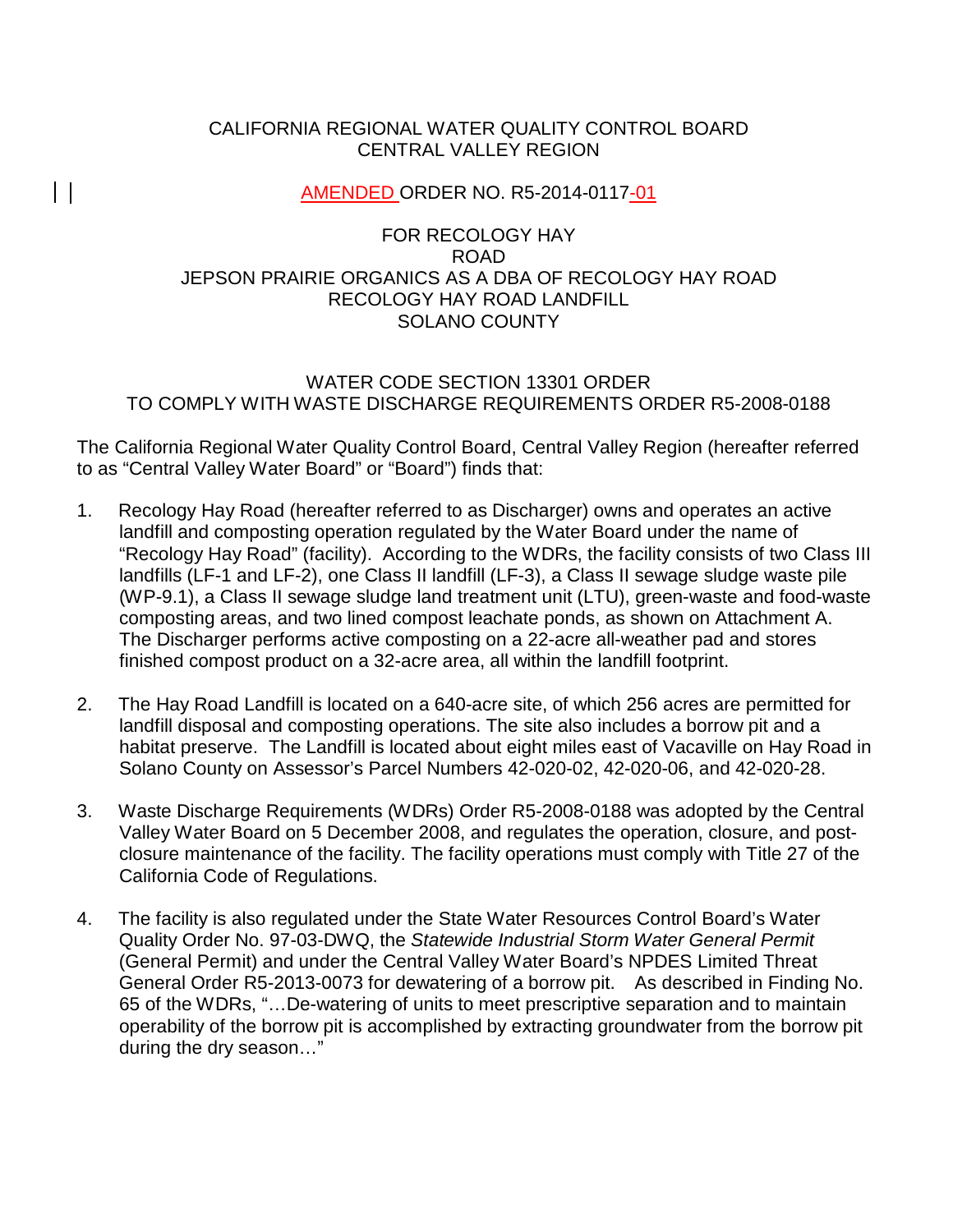# **COMPOSTING OPERATIONS AND COMPOST LEACHATE**

5. The WDRs regulate the Discharger's green-waste and food-waste composting operations, which include pre-sorting of incoming material, active composting, curing, and storage of finished product. The WDRs state that the Discharger accepts food-waste and greenwaste at a 54-acre area located east of disposal module (DM) DM-1, which is composed of 22-acres of an impervious (concrete, asphalt, or similar) working surface for active composting. The WDRs state that the remaining unlined 32-acres is used for finishedproduct storage.

## Food Waste Composting Violations

- 6. Discharge Specification B.27 of the WDRs states that "*Feedstock for windrow composting shall be limited to green waste and agricultural waste as defined in Title 14. Food waste feedstock shall be limited to in-vessel composting as defined in Title 14, and may be combined with green waste for in-vessel composting."* Title 14, California Code of Regulations, section 17852 subdivision (a)(41) defines "within vessel composting" as *"… a process in which compostable material is enclosed in a drum, silo, bin, tunnel, reactor or other container for purposes of producing compost . . .*".
- 7. Finding 88 of the WDRs states "*Leachate from the in-vessel composting is collected and returned to within the system*." Title 27 Section 20164 defines leachate as "*any liquid formed by the drainage of liquids from waste or by the percolation or flow of liquid through waste. It includes any constituents extracted from the waste and dissolved or suspended in the fluid."*
- 8. The Discharger ceased using in-vessel composting prior to April 2010<sup>1</sup>, in violation of the WDRs. Presently, food waste composting is performed in the active composting area using windrows which are open to the elements<sup>2</sup>. The current system does not satisfy the within-vessel containment requirements of Title 14 or the WDRs nor does it keep leachate within the vessel system, as required by the WDRs. This Order provides the Discharger a time schedule to either return to in-vessel composting as required by the WDRs or to submit a Report of Waste Discharge (RWD) showing that non in-vessel composting is protective of water quality. If the Water Board adopts new WDRs that authorize non invessel composting prior to the time schedule in this Order, then the Discharger will not need to return to in-vessel composting.

 $1$  7 April 2010 Water Board staff inspection.

 $2$  The Discharger states that the current "aerated static pile" system uses an air distribution system to blow or otherwise draw air through the pile. The Discharger also maintains that the change from an in-vessel system to the aerated static pile allows for odors to be suppressed and more controlled moisture conditioning of the feedstock. In addition, the Discharger states that less compost leachate is generated with the current system because water is evaporated. However, Board staff maintains that the in-vessel system described in the WDRs allows for more precise management of leachate, especially during the wet season.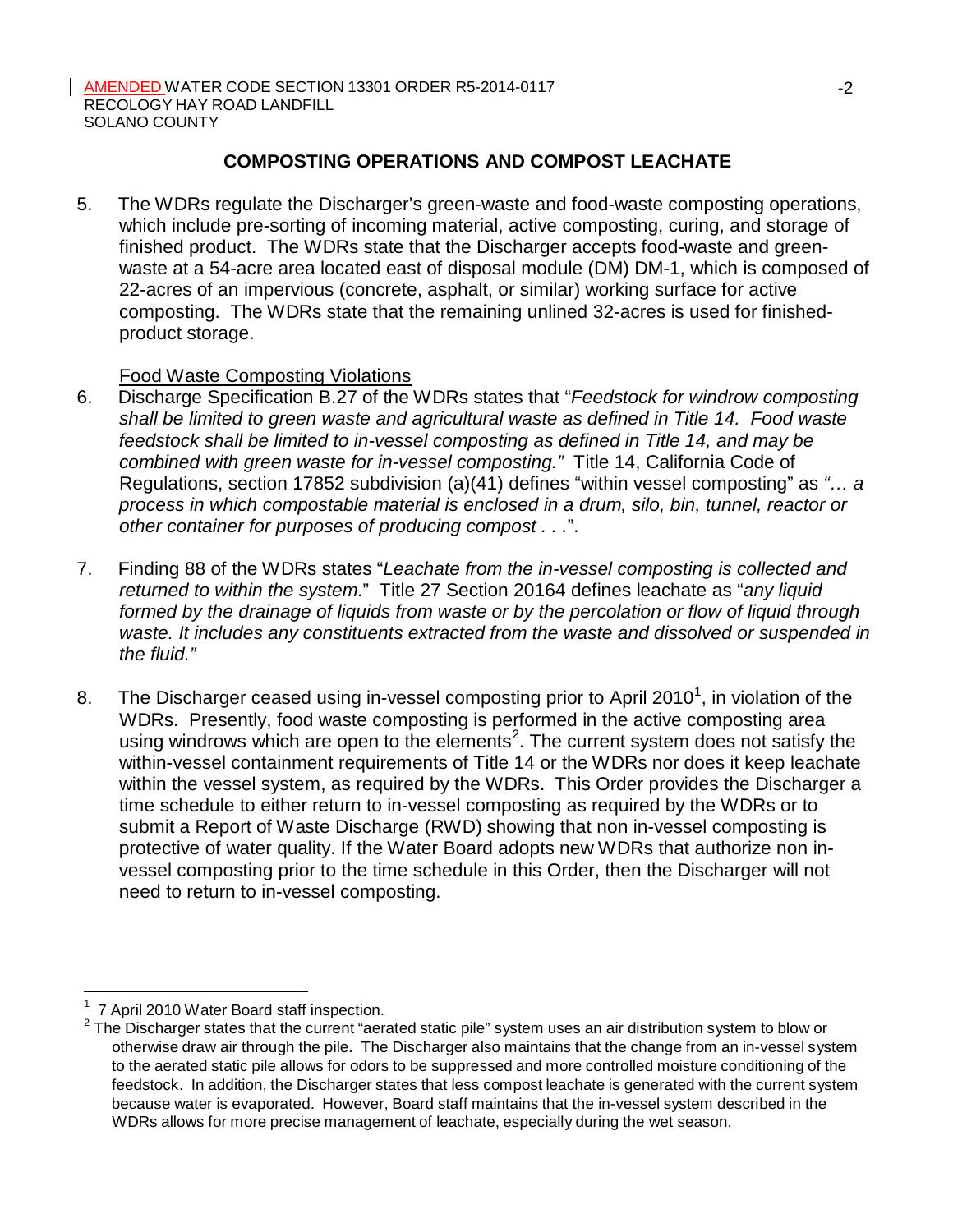Leachate Ponds Violations

- 9. WDRs Prohibition A.19 states "*The discharge of solid or liquid waste or leachate to surface waters, surface water drainage courses, or groundwater is prohibited."*
- 10. Finding 88 of the WDRs states that leachate from the 22-acre active composting area flows to the 60-mil HDPE lined "low-flow" pond where it is stored and then recirculated on the compost. The Finding also states that during "significant precipitation events" runoff from the active composting area flows to "a lined high-flow pond so that it does not mix with leachate in the low-flow pond... The high-flow pond has the capacity for the average annual rainfall (20 inches) plus a 100-year, 24-hour storm (4.82 inches). Any pond overflow flows through bioswales and a sedimentation basin prior to off-site discharge under the general industrial storm water permit."
- 11. The process water applied to the active food waste stockpiles, as well as the rain falling onto the stockpiles, forms a leachate which is high in nitrate, total dissolved solids (TDS), and biological oxygen demand (BOD). The leachate drains out of the eastern stockpiles and flows east across the all-weather surface to a concrete-lined ditch, sump with pump, and into the low-flow pond. Contrary to the WDRs, wastewater in the low-flow pond is pumped into the high-flow pond. The high-flow pond contains a pipe through the berm, so that if the pond becomes full, wastewater may flow through the pipe and into the bioswales, sedimentation basin, and then to surface waters. The Discharger states that there have been no discharges from the ponds to surface water, but the WDRs do not require freeboard measurements or other documentation to confirm that discharges to surface waters have not occurred. In addition, the Discharger has changed the configuration of the ponds from that described in the WDRs. Therefore, there is the potential for a discharge or threatened discharge of leachate to surface waters, in violation of Prohibition A.19 of the WDRs. This Order allows the Discharger a time schedule to re-configure the ponds to comply with the WDRs or to submit a RWD requesting that the WDRs be revised to allow the current pond configuration.
- 12. If, during the period before the ponds were re-configured to comply with the WDRs, or the WDRs were revised, wastewater were to flow from the high flow pond into surface waters, the wastewater could be of higher strength than allowed by the WDRs<sup>3</sup>. Therefore, it is appropriate to require the Discharger to take interim actions to either prevent an overflow from the high flow pond to surface water or to reduce the volume of leachate entering the high flow pond.

# Unauthorized Green Waste Pond

13. Leachate and stormwater generated on the western section of the compost area currently flows south through unlined ditches to an unlined stormwater pond known as the "green

 $3$  This is because the wastewater would be composed of both compost leachate and stormwater, whereas the WDRs require leachate be separated from stormwater.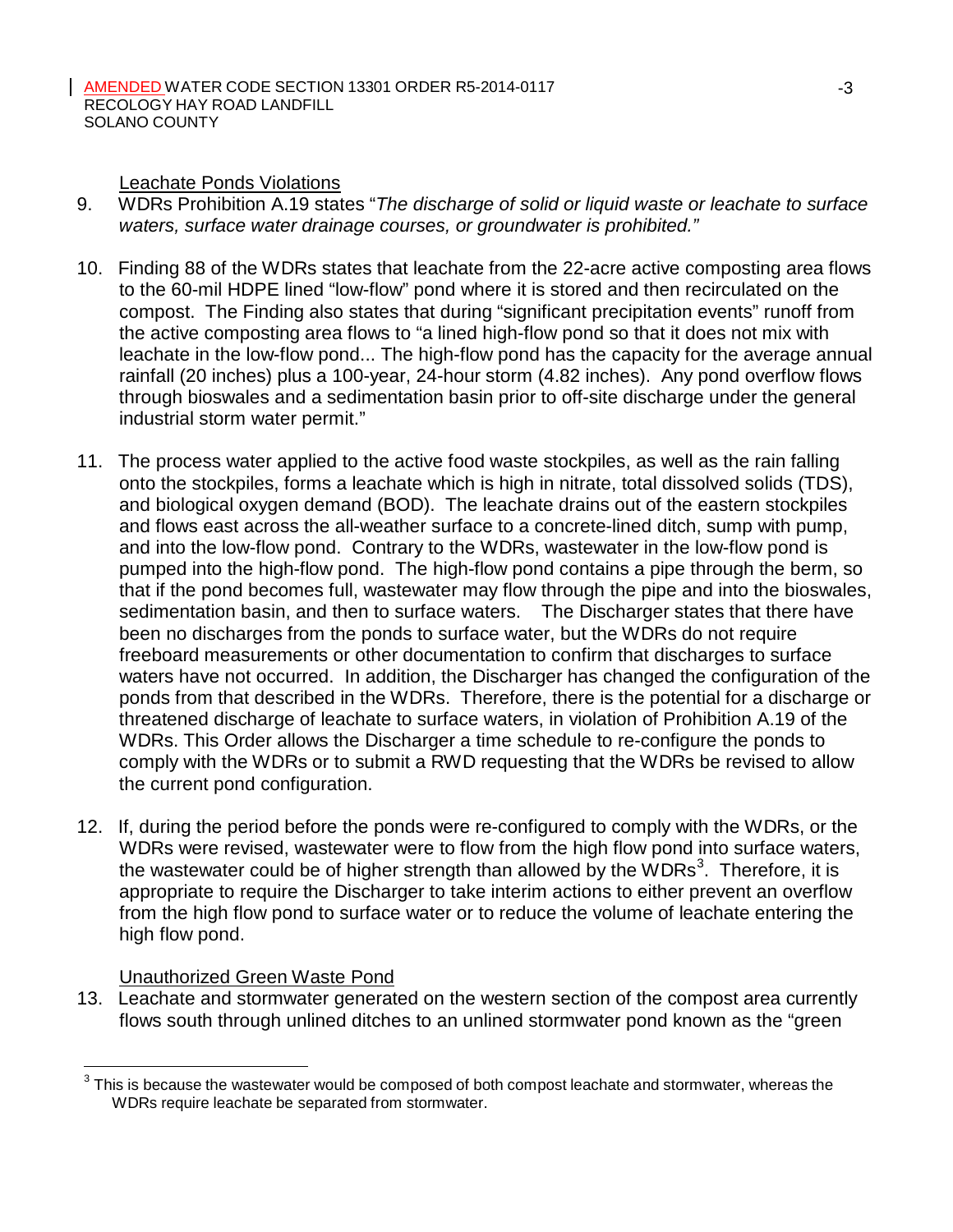waste runoff pond<sup>4</sup>". The pond overflows to an unlined drainage course, which eventually discharges to the A-1 Channel and surface waters. The Discharger states that the depth of the green waste runoff pond is 18.2 feet  $MSL<sup>5</sup>$ . The closest groundwater monitoring wells are 4B and G-2, which had a groundwater elevation of 19.10 and 19.12 feet on 22 March 2011, respectively $^{6}$ . These elevations indicate that, at times, groundwater has the potential to rise into the bottom of the green waste runoff pond. The unlined ditches, unlined pond, and off-site discharge of leachate are not described, nor permitted, by the WDRs. Use of this pond to store leachate or stormwater generated from the compost area is a violation of the WDRs. The Discharger has committed to construct improvements to rectify this issue.

14. Because the green waste runoff pond is not described in the WDRs, Monitoring and Reporting Program (MRP) R5-2008-0188 does not require the Discharger to analyze its contents. However, it is assumed that the green waste runoff pond would contain leachate from the compost area, similar in concentration to the high-flow pond. The use of the unlined green waste pond for storage of leachate and stormwater may have caused or contributed to groundwater pollution in the eastern portion of the landfill. This Order requires that the Discharger document that it has constructed improvements such that runoff from the compost pad is no longer discharged to the green waste runoff pond or to unlined ditches. The Discharger has stated that it will construct these facility improvements by 31 September 2014.

## High Strength Waste

Historical analysis of the high-flow and low-flow ponds content shows elevated concentrations of inorganic constituents, as shown below. According to the WDRs, the high-flow pond is only to contain stormwater runoff from the active composting area, not leachate, which is why it is allowed to overflow to surface waters. However, the data below show that high strength waste is contained in the low-flow and high-flow ponds, and that the concentrations exceed the water quality goals and the US EPA Benchmark values used for reference in the Industrial Storm Water General Order. Therefore, it is not appropriate to allow this waste to overflow and discharge to surface waters.

| Waste<br><b>Constituent</b>            | Sump <sup>1</sup> | Low<br><b>Flow</b><br>Pond $2$ | <b>High Flow</b><br>$P$ ond $3$ | <b>Parameter Benchmark</b><br>Values <sup>4</sup> | <b>Water Quality Goals</b> |
|----------------------------------------|-------------------|--------------------------------|---------------------------------|---------------------------------------------------|----------------------------|
| Specific<br>Conductance,<br>umhos/cm   | 10.445            | 3,815                          | 9,395                           |                                                   | 900 (CA secondary MCL)     |
| Total Dissolved<br>Solids, mg/L        |                   |                                | 6,900                           |                                                   | 500 (CA secondary MCL)     |
| <b>Total Suspended</b><br>Solids, mg/L | 1,362             | 330                            |                                 | 100                                               |                            |

<sup>4</sup> The name "green waste runoff pond" is found on the Recology's 2011 Exhibit A to the Solano County Use Permit U-11-09. Recology also refers to this pond as the "western compost area pond". <sup>5</sup> <sup>5</sup> June 2014, Recology response to Draft CAO

 $6$  Recology first semiannual 2011 monitoring report, Table 2.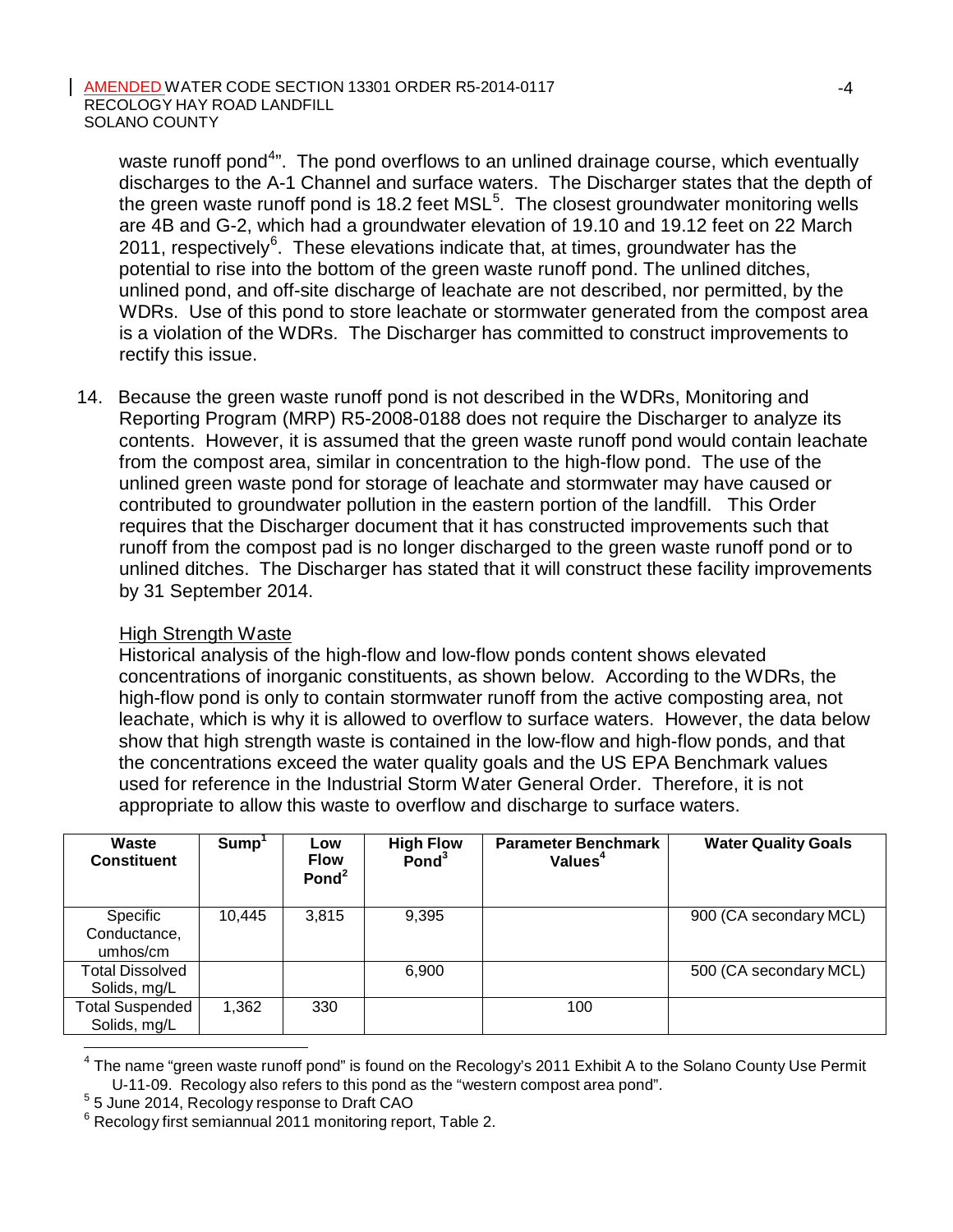| Waste<br><b>Constituent</b>             | Sump <sup>1</sup> | Low<br><b>Flow</b><br>Pond <sup>2</sup> | <b>High Flow</b><br>$P$ ond $3$ | <b>Parameter Benchmark</b><br>Values <sup>4</sup> | <b>Water Quality Goals</b> |
|-----------------------------------------|-------------------|-----------------------------------------|---------------------------------|---------------------------------------------------|----------------------------|
| Biochemical<br>Oxygen Demand,<br>mg/L   | 15,750            | 2,150                                   |                                 | 30                                                |                            |
| Chemical<br>Oxygen Demand,<br>mg/L      | 32,000            | 3,900                                   |                                 | 120                                               |                            |
| Chloride, mg/L                          |                   |                                         | 1,600                           | 860                                               | 250 (CA secondary MCL)     |
| <b>Total Kjeldahl</b><br>Nitrogen, mg/L |                   |                                         | 320                             |                                                   | <b>NA</b>                  |
| Sulfate, mg/L                           |                   |                                         | 320                             |                                                   | 250 (CA secondary MCL)     |
| Lead, mg/L                              |                   |                                         | 0.15                            | 0.0816                                            | 0.015 (USEPA Primary MCL)  |
| Phosphorous,<br>mg/L                    |                   |                                         | 150                             | 2.0                                               | <b>NA</b>                  |
| Nitrate as N.<br>mg/L                   |                   |                                         | 14                              |                                                   | 10 (CA secondary MCL)      |
| Ammonia as N,<br>mg/L                   | 895               | 145                                     | 11                              | 19                                                | 30 (USEPA Health Advisory) |
| Nitrite as N, mg/L                      |                   |                                         | 0.66                            |                                                   | 1 (USEPA Primary MCL)      |

<sup>1</sup>Sump in which wastewater from the compost pad is collected prior to being pumped to the low-flow pond. Average values from samples collected in February and April 2010.

 $2$ Average of values from samples collected in February and April 2010.

3 Samples collected in November 2013

4 From Table B of the State Water Resources Control Board's *Sampling and Analysis Reduction Certification* to satisfy the requirements of Section B.12.b of the stormwater Industrial General Permit No. 97-03-DWQ.

15. The MRP does not require sampling of the low-flow pond, nor does it require freeboard measurements for either pond. A Revised MRP will be issued for this facility and it will contain these requirements.

Compost Leachate Used for Dust Control Violation

- 16. As reported in the Discharger's 26 January 2011 *Report of Remedial Actions High-Flow and Low-Flow Ponds*, during the summer of 2010, "*Water was removed from the pond and used for dust control over lined portions of the landfill. Draining the pond required removal of approximately 10 million gallons of liquid through evaporation and dust control*."
- 17. The use of compost leachate for dust control on the landfill units is a violation of Discharge Specification B.13 which states "*Leachate or landfill gas condensate from a lined landfill module shall be discharged either to a publicly owned treatment works under permit, or to the composite-lined landfill unit from which it was generated….*" This section does not mention the use of compost water for dust control. In addition, the use of compost leachate as dust control is a violation of section 20375(d) of Title 27, which states "*There shall be no discharge from a surface impoundment except as authorized by WDRs".*  Section 20340(g) of Title 27 also states that leachate may only be applied to the unit from which it was derived, unless the Water Board specifically authorizes otherwise. The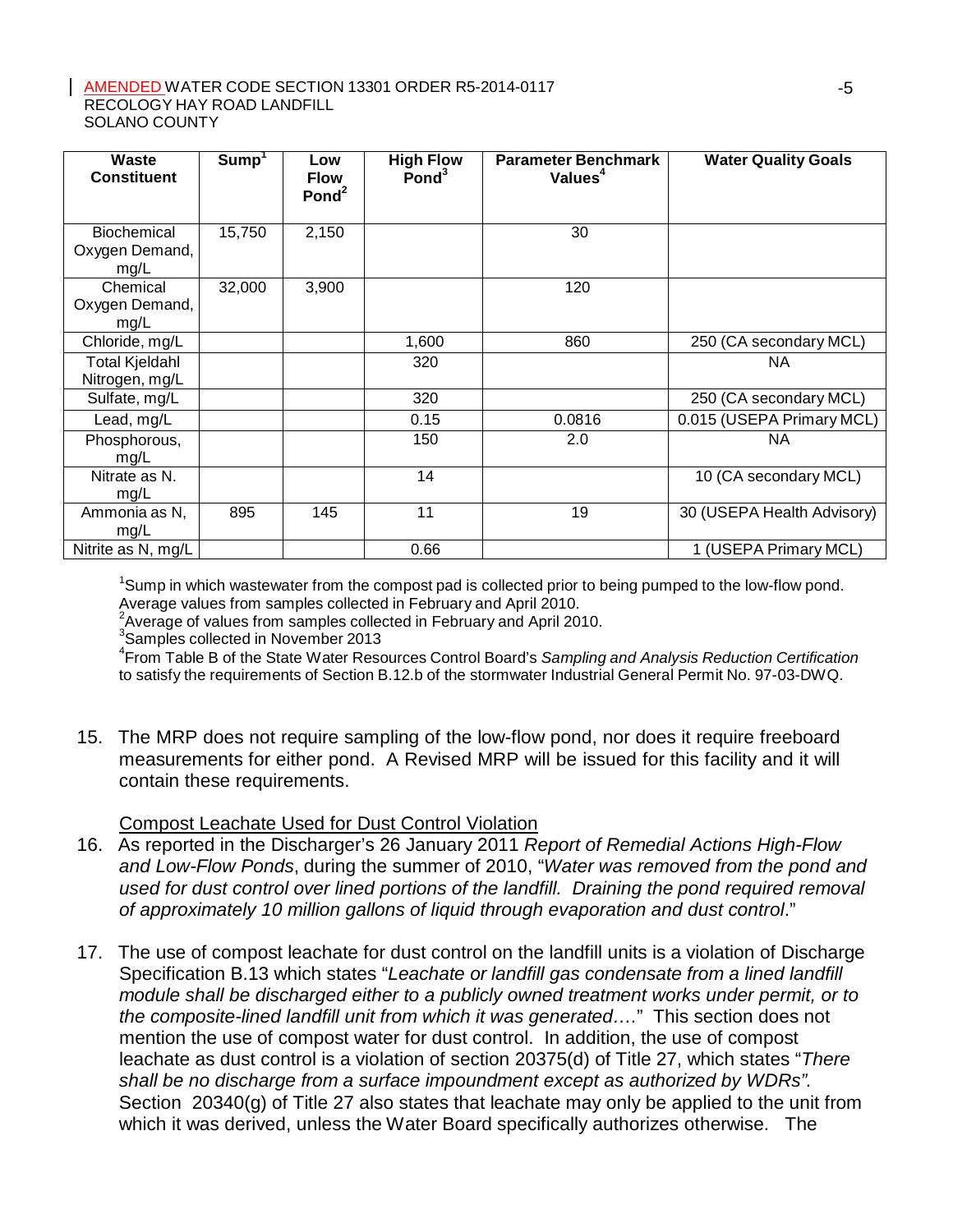application of compost leachate as dust control is not authorized by the WDRs and therefore this action is a violation of the WDRs. This Order provides the Discharger a timeline to either cease the use of compost leachate for dust control, or to submit a RWD to revise the WDRs to allow this action.

### **Separation Between Waste and Groundwater**

18. Section 20240 subdivision (c) of Title 27 requires a minimum of five feet of separation between waste and the highest anticipated elevation of underlying groundwater, unless a discharger can show that an engineered alternative provides equivalent or better protection. For the Hay Road Landfill, the Discharger proposed an engineered alternative of either a 1-foot or ½-foot gravel layer to serve as a capillary break and underdrain. Construction Specification D.2 of the WDRs allows this engineered alternative for the separation distance between "*wastes or leachate and the highest anticipated elevation of groundwater*" and states that the following minimum separations must be met:

| Construction Specification D.Z |                                             |  |  |
|--------------------------------|---------------------------------------------|--|--|
| Module                         | <b>Required Separation Between Wastes</b>   |  |  |
|                                | or Leachate and the Highest                 |  |  |
|                                | <b>Anticipated Elevation of Groundwater</b> |  |  |
| DM-1 (see WDR Findings)        | 5 feet                                      |  |  |
| 64 and 65)                     |                                             |  |  |
| $DM-2.1$                       | 3 feet                                      |  |  |
| DM-2.2 through DM-16           | 2.5 feet                                    |  |  |
| Sludge storage (WP-9.1)        | 2.5 feet                                    |  |  |
| Land treatment unit (LTU)      | 5 feet                                      |  |  |

- 19. In order to determine compliance with the specified minimum separation requirements for each module or unit, the Monitoring and Reporting Program requires that, on a quarterly basis, "The Discharger shall determine the separation of groundwater from the lowest point of each module and/or unit."
- 20. The design documents and Construction Quality Assurance (CQA) reports for the various landfill units contain the bottom elevation of each unit, as shown in the table below. The bottom elevations shown in the table for units 2.1, 2.2A, 2.2B, 4.1, 5.1A, 5.1B, 9.1A, 9.1B, 11.1, and 11.2 are based on the design elevations, which may have been slightly modified during construction. The Discharger disagrees with the Prosecution Team's interpretation of the compliance determination location for measuring the separation between waste and groundwater. In order to evaluate compliance, prepare revised WDRs, and accurately determine the final elevation of these units, this Order requires the Discharger to submit CQA report<sup>7</sup>s with stamped surveyor's as-built drawings showing the bottom elevation of

 $7$  The Discharger contends that a CQA report (stamped or unstamped) does not exist for subgrade construction of DM-2.1 Phase 1 and 2, that a CQA report (stamped or unstamped) does not exist for the low permeability clay for DM-2.1 Phase 1, and that an unstamped CQA report only exists for the low permeability clay for DM-2.1 Phase 2. The Discharger shall provide an explanation as to the unavailability of the CQA reports and further specify its solution to determine the elevation measurements at DM 2.1.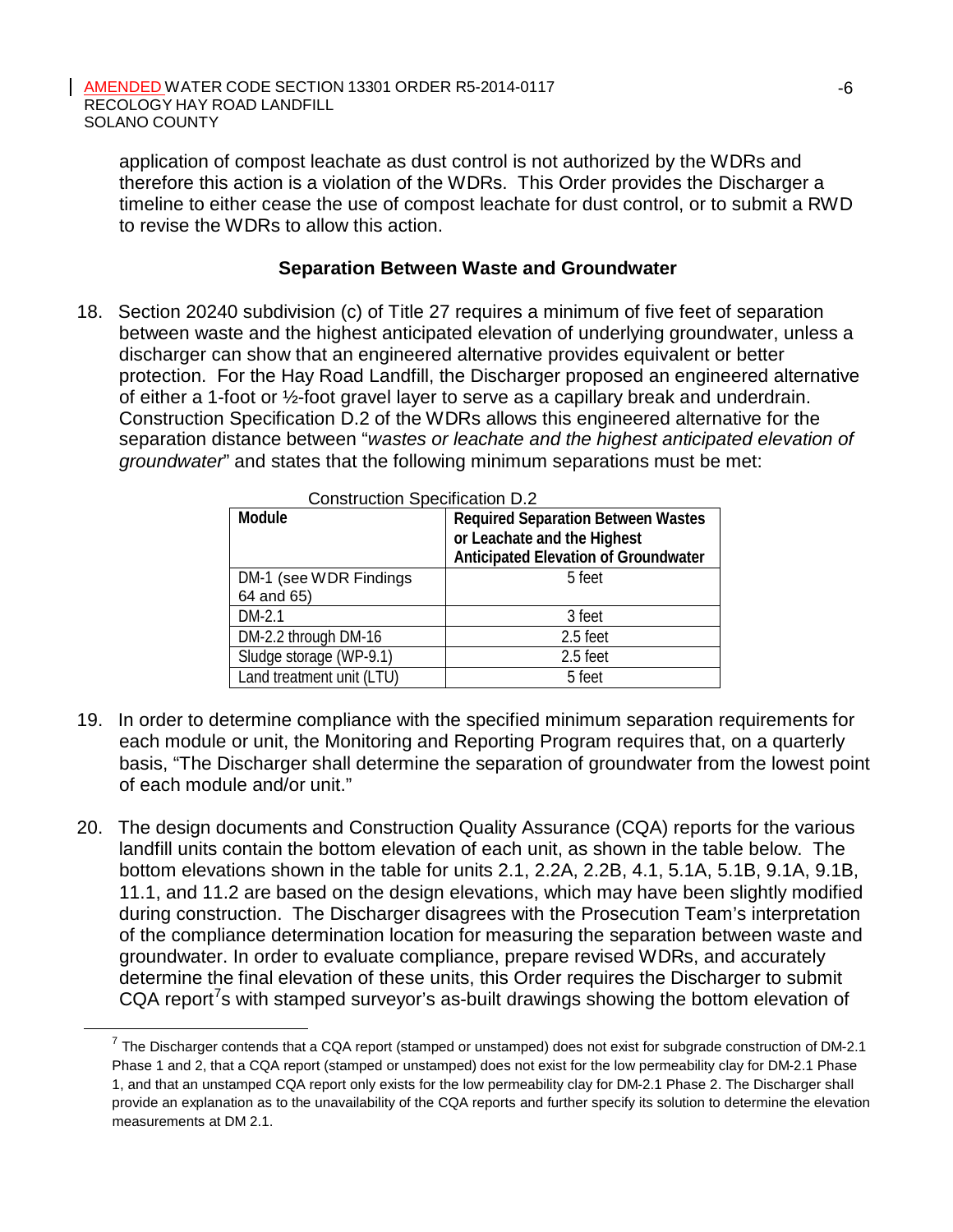the units as constructed and the base elevation of the LCRS sumps and LDS sumps. Staff contends the elevations for the remainder of the landfill units shown in the table are accurate as they are based on surveyed data. The Discharger disagrees with the contents of the table. However, the Discharger will further refine and verify the elevation measurements and data shown in the table in order to accurately determine the final elevation of these units and the elevations of the LCRS sumps and LDS sumps.

| <b>Disposal</b><br><b>Module</b> | <b>Sump ID</b>   | <b>Bottom of</b><br><b>Waste or</b><br>Leachate<br>(feet MSL) | <b>Reference</b>                                                                                                                                       |  |
|----------------------------------|------------------|---------------------------------------------------------------|--------------------------------------------------------------------------------------------------------------------------------------------------------|--|
| $\mathbf{1}$                     | $\overline{S-1}$ | 5                                                             | 2007 Joint Technical Document, Dwg 2.a                                                                                                                 |  |
| 2.1                              | $S-2.1$          | 23.15                                                         | Estimated, based on elevation of adjacent sump S-11.1                                                                                                  |  |
| 2.2A                             | $S-2.2A$         | 23.15                                                         | Estimated, based on elevation of adjacent sump S-11.1                                                                                                  |  |
| 2.2B                             | $S-2.2B$         | 23.15                                                         | Estimated, based on elevation of adjacent sump S-11.1                                                                                                  |  |
| 3.1                              | $LD-3.1$         | 17.67                                                         | Construction Quality Assurance Report Disposal Module 3.1 Liner System-<br>Norcal Waste Systems Hay Road Landfill, Subgrade survey record. Sept 2008.  |  |
| $\overline{3.2}$                 | $LD-3.2$         | 17.33                                                         | Construction Quality Assurance Report-Disposal Modules 3.2 & 3.3 Liner<br>System-Recology Hay Road, Subgrade survey record. June 2010.                 |  |
| $\overline{3.3}$                 | $LD-3.3$         | 18.23                                                         | Construction Quality Assurance Report-Disposal Modules 3.2 & 3.3 Liner<br>System-Recology Hay Road, Subgrade survey record. June 2010.                 |  |
| 4.1                              | $LD-4.1$         | 17.93                                                         | DM-4.1 Base Liner Design Report and Construction Documents. Drawing 3.<br>May 2003.                                                                    |  |
| 5.1A                             | $S-5.1A$         | 21.44                                                         | Design Report and Construction Documents-Disposal Module 5.1.-B&J<br>Sanitary Landfill, Dwg 6. Aug 2000.                                               |  |
| 5.1B                             | $S-5.1B$         | 21.09                                                         | Design Report and Construction Documents-Disposal Module 5.1.-B&J<br>Sanitary Landfill, Dwg 6. Aug 2000.                                               |  |
| 5.2                              | $LD-5.2$         | 21.3                                                          | Construction Quality Assurance Report-Disposal Module 5.2 Liner System-<br>Norcal Waste Systems Hay Road Landfill, Pad Certification Survey. Sep 2004. |  |
| 6.1                              | $LD-6$           | 20.35                                                         | Construction Quality Assurance Report-Disposal Module 6.1 Liner System-<br>Recology Hay Road, Subgrade As-Built. Aug 2012.                             |  |
| 9.1A                             | $S-9.1A$         | 23.46                                                         | Design Report and Construction Documents- DM-9 and DM-11- B&J Drop Box<br>Sanitary Landfill, Dwg 4. Apr 1997.                                          |  |
| 9.1B                             | $S-9.1B$         | 23.45                                                         | Design Report and Construction Documents- DM-9 and DM-11- B&J Drop Box<br>Sanitary Landfill, Dwg 4. Apr 1997.                                          |  |
| 11.1                             | $S-11.1$         | 23.15                                                         | Design Report and Construction Documents- DM-9 and DM-11- B&J Drop Box<br>Sanitary Landfill, Dwg 4. Apr 1997.                                          |  |
| 11.2                             | $S-11.2$         | 22.95                                                         | Design Report and Construction Documents-DM-11.2- B&J Drop Box Sanitary<br>Landfill, Dwg 3. Feb 1999.                                                  |  |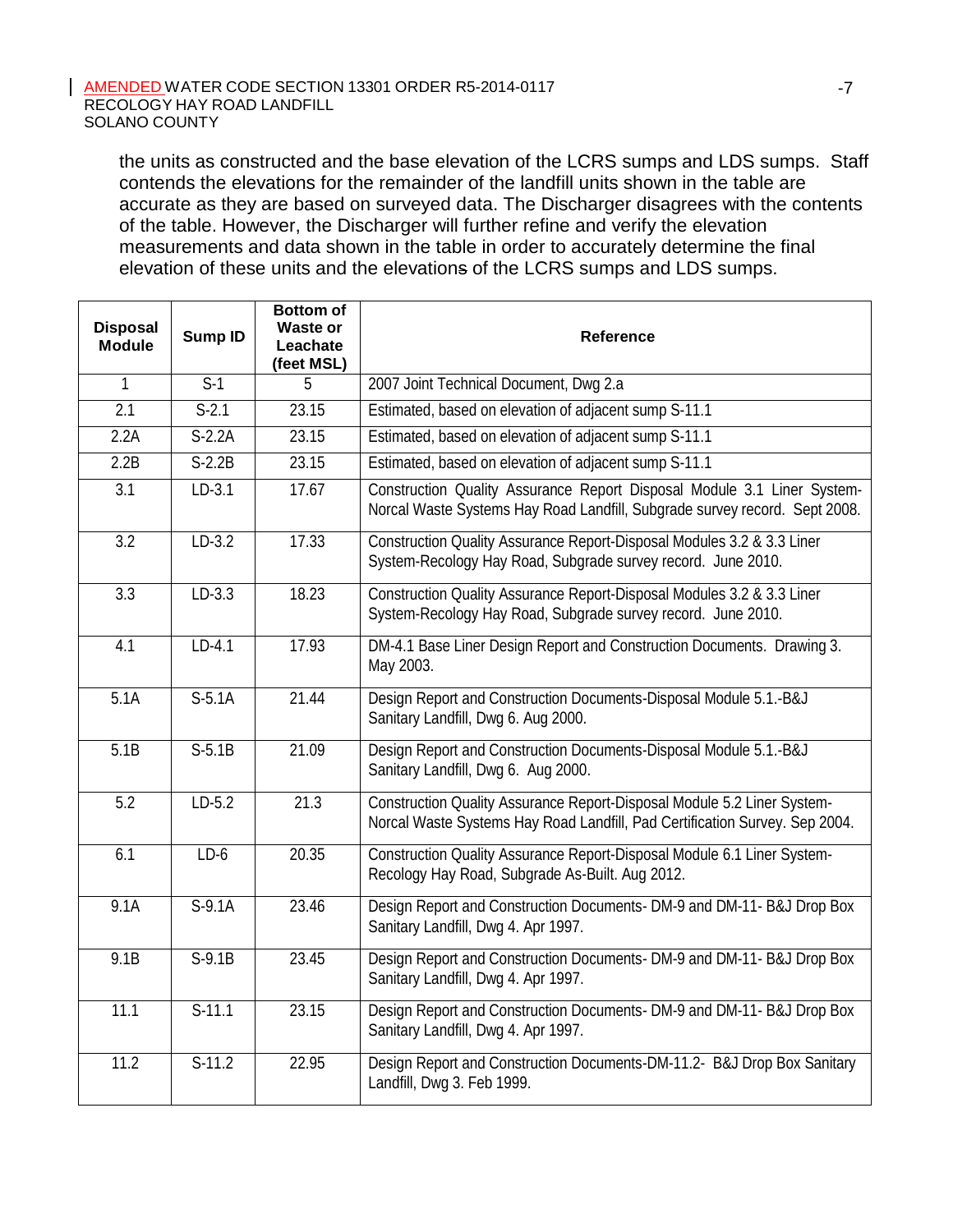| ∟TU | ΝA | 21.4 | Topographic Map. Definition of Depth of Treatment Zone, LTU, Norcal Waste<br>Systems, Figure 1 (Low point in new LTU on Topographic Map). Apr 2004. |
|-----|----|------|-----------------------------------------------------------------------------------------------------------------------------------------------------|
|     |    |      |                                                                                                                                                     |

- 21. A review of the monitoring reports show that, for units DM-2.2, 5.1, 9, and 11, the Discharger appears to be appropriately reporting separation between the bottom of the LCRS and groundwater. However, not all of the units are constructed in the same manner, and for units DM-3.1, 3.2, 3.3, 4.1, 5.2, and 6, the Prosecution Team contends that groundwater separation should be referenced from the bottom of the leak detection layer 60-mil HDPE membrane as that location more accurately interprets Construction Specification D.2 and the MRP's compliance determination for the separation requirement. For these units, the Discharger has been reporting the groundwater separation at the LCRS. Similarly, at DM-1, the Discharger has been reporting separation at Sump S-1 (6 feet msl), but the Prosecution Team contends that a review of the 2007 Joint Technical Document (drawing 2.a) shows that the lowest point of the unit is on the north-central side at an elevation of 5 msl. The Prosecution Team contends that the Discharger should report the separation between groundwater and leachate at the lowest known elevation at which leachate can be present, as discussed in Finding 20. The Discharger disagrees with the Prosecution Team's interpretation of the compliance determination location for measuring separation between waste and groundwater and it is anticipated that this issue will be resolved when updated WDRs are issued.
- 22. Unit DM-1 is the original landfill unit. Approximately 2/3 of the unit does not have a bottom liner, while about 1/3 of unit does. The WDRs state that groundwater dewatering is required to lower the groundwater to provide the required five feet of separation for this unit. As explained above, the Discharger has been reporting the separation to groundwater at Sump S-1, the lowest portion of the lined unit. The Discharger has shown that, when operating, the dewatering system appropriately lowers the groundwater in the area of Sump S-1. However, the lowest elevation of the waste is in the north-central side, in the unlined portion of the unit, and a review of the groundwater maps in the monitoring reports shows that there is not five feet of separation in this area. Between 2009 and 2013, groundwater was consistently reported by the Discharger to be approximately 15 feet above the waste. The Prosecution Team contends this is a violation of Title 27 and the WDRs. This Order requires the Discharger to take corrective actions for unit DM-1 by delineating the extent of the high groundwater, completing an Engineering Feasibility Study, implementing the chosen option, and then conducting monitoring to demonstrate effectiveness.
- 23. Unit DM-3.3 is in the south-east corner of the facility, adjacent to the wetland bird sanctuary. The WDRs require a separation of 2.5 feet. The Prosecution Team contends that the Discharger has been erroneously reporting the separation from the bottom of the LCRS sump rather than bottom of the leak detection layer 60-mil HDPE membrane. Staff has re-calculated the separation using the point that staff considers to be the unit's lowest known elevation as found in Finding 20 and the elevation of the groundwater at the adjacent groundwater monitoring well (G-30). By staff's calculations, between 2011 and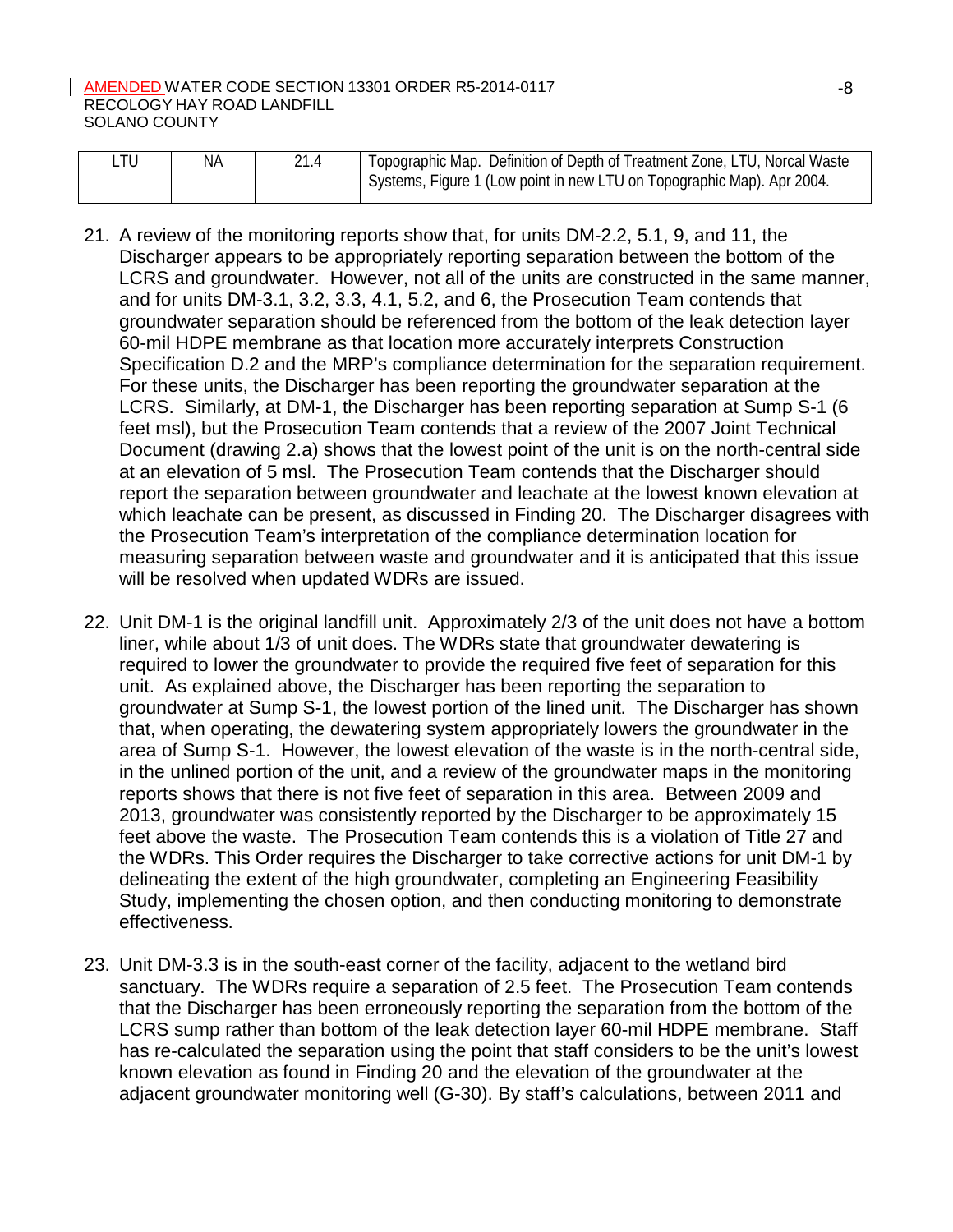2014, the separation has ranged between 0.35 feet and 1.1 feet $^8$ , in violation of the WDRs separation requirement. The Discharger disagrees with the Prosecution Team's interpretation of the compliance determination location at unit DM 3.3, however, the Discharger has agreed to certain actions at DM 3.3. This Order requires the Discharger to perform an analysis of the separation at Unit DM-3.3 by delineating the extent of the high groundwater, complete an Engineering Feasibility Study, and if required, implement the chosen option, and then conduct monitoring to demonstrate effectiveness.

## **RUNOFF AND DRAINAGE CONTROLS**

- 24. Section 20365 of Title 27 defines the performance standard for landfill runoff and drainage controls, and states: "*Units and their respective containment structures shall be designed and constructed to limit, to the greatest extent possible, ponding, infiltration, inundation, erosion, slope failure, washout, and overtopping under the precipitation conditions specified in Table 4.1 (of this article).* Prohibitions A.4 and A.5 of the WDRs prohibit the discharge of waste constituents to the unsaturated zone or to groundwater and prohibit the discharge of waste outside of a unit or portions of a unit.
- 25. Inadequate drainage may lead to slope failure and/or the creation of leachate, and result in a threatened discharge of waste or waste constituents, in violation of Prohibitions A.4 and A.5. The WDRs include Facility Specification C.10 which provides a performance measure for drainage controls, and states: "*Precipitation and drainage control systems shall be designed and constructed to accommodate the anticipated volume of precipitation and peak flows from surface runoff under 1,000-year, 24-hour precipitation conditions."* Table 4.1 of Section 20365 of Title 27 shows that the 1,000-year, 24-hour precipitation event applies to Class II landfill units, while Class III units are held to a 100-year, 24-hour precipitation event.
- 26. During a 31 January 2014 site inspection, Water Board staff observed that the storm water down drains and ditches appeared to be undersized and/or inadequately graded to allow stormwater runoff to move off the landfill as quickly as possible.
- 27. Inadequate drainage may result in oversaturation of the slopes potentially resulting in a slope failure. Inadequate drainage may also allow stormwater to percolate into the waste mass which contributes to the creation of leachate and landfill gas. This Order requires the Discharger to re-evaluate its drainage control systems to ensure that the drainage control systems for the Class II units comply with Specification C.10 of the WDRs (designed for the 1,000 year, 24-hour precipitation event) while the drainage control systems for the Class III units comply with Section 20365 of Title 27 (designed for the 100 year, 24-hour precipitation event).

# **TEMPORARY FILL SLOPE STABILITY**

 $8$  The unit was constructed in 2010, and separation results were first reported in 2011.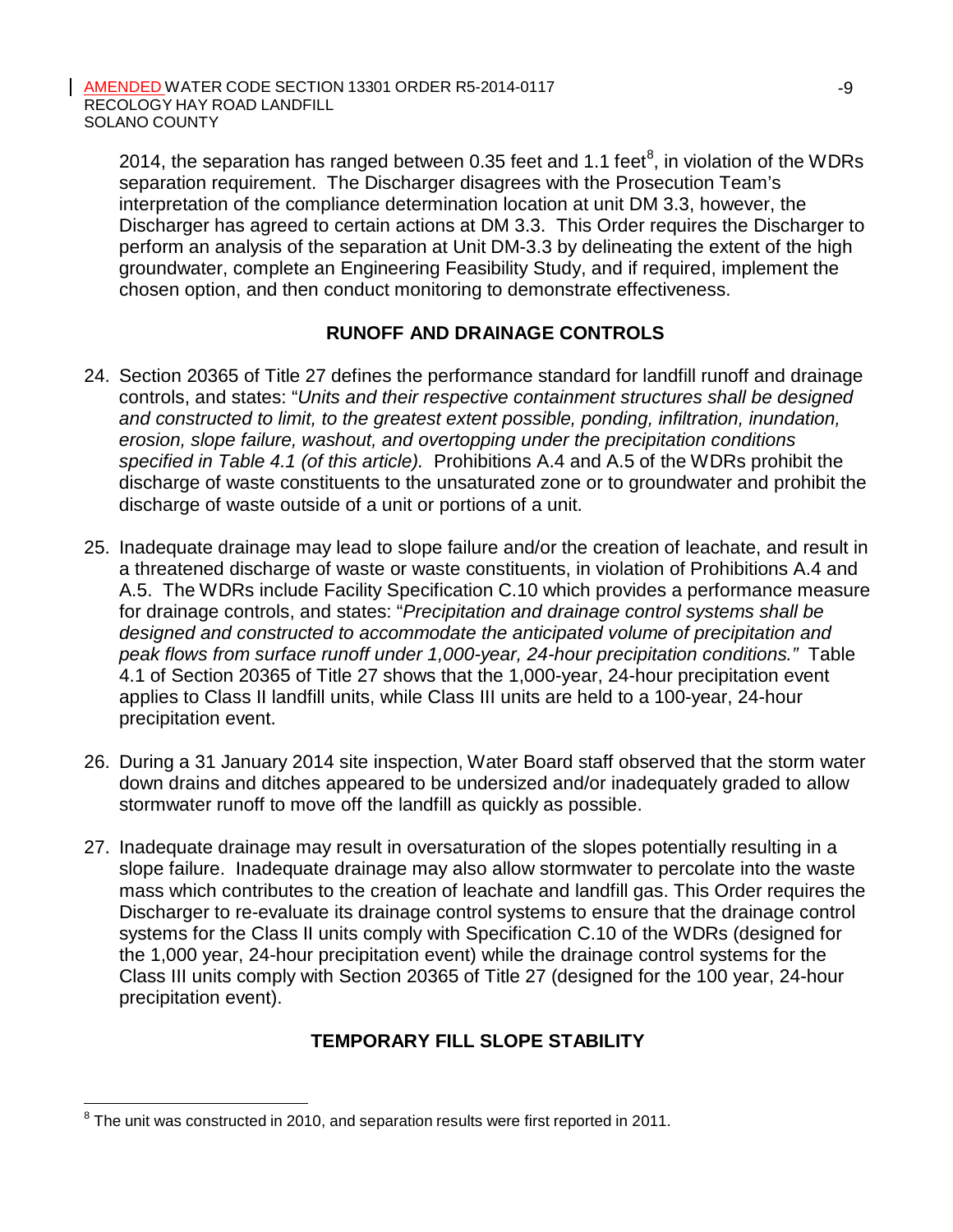- 28. Facility Specification C.2 of the WDRs states "Waste filling at landfill modules shall be conducted in accordance with a fill plan demonstrating that all temporary refuse fill slopes will be stable under both static and dynamic conditions for the design event for the unit."
- 29. The Discharger prepared a slope stability analysis which is included in the 2007 Post Closure and Post Closure Maintenance Plan (PCPCMP). While the PCPCMP states that the final cover's side slopes will have a maximum slope of 4H:1V (horizontal to vertical), the PCPCMP does not address the appropriate slope for the temporary interior areas of the landfill.
- 30. Figure 1 of the Discharger's 2013 Winterization Plan indicates that the uppermost slopes and/or stockpiles at DM-1, DM-2.2, and DM-11 are in the range of approximately 2.5H:1V. It is unknown if these interior slopes meet the stability requirements of Facility Specification C.2. Therefore, this Order requires the Discharger to submit an analysis of the appropriate slope for "temporary $9$  refuse fill slopes" under both static and dynamic conditions using the performance criteria of Title 27, and if necessary, make facility modifications.

# **FLOOD PROTECTION**

- 31. Finding 11 of the WDRs states that about one-half of the existing landfill and 80% of the expansion area are within the 100 year floodplain, which is estimated to be at an elevation of 25 feet MSL. Federal regulations, as incorporated by State Water Board Resolution 93- 62, require that a discharger whose new or existing landfills are located within a 100 year floodplain must demonstrate that the landfill location will not "result in the washout of solid waste so as to pose a hazard to human health or the environment". The Discharger has stated that there is a 40 foot MSL exterior perimeter berm around most of the landfill, except for portions of module DM-1. This berm is intended to prevent the washout of waste in a 100-year flood. Although not described in the WDRs, the Discharger states that, in addition to providing flood protection, the berms are also intended to provide stability in the event of an earthquake.
- 32. The WDRs require that the facility be protected from a 100-year flood and also prohibit the discharge of waste outside a unit. Specifically,

Construction Specification D.9 states: *The Discharger shall construct and maintain berms along the exterior of each landfill unit as necessary to prevent inundation and washout of wastes from a 100-year flood.*

Facility Specification C.12 states: *The Discharger shall prevent floodwaters from a 100-year flood from contacting wastes in a disposal module. As the site is developed, a flood protection and slope stability levee (or berm) shall be constructed around the*

 $9$  Defined as areas which have not reached the final elevation grade.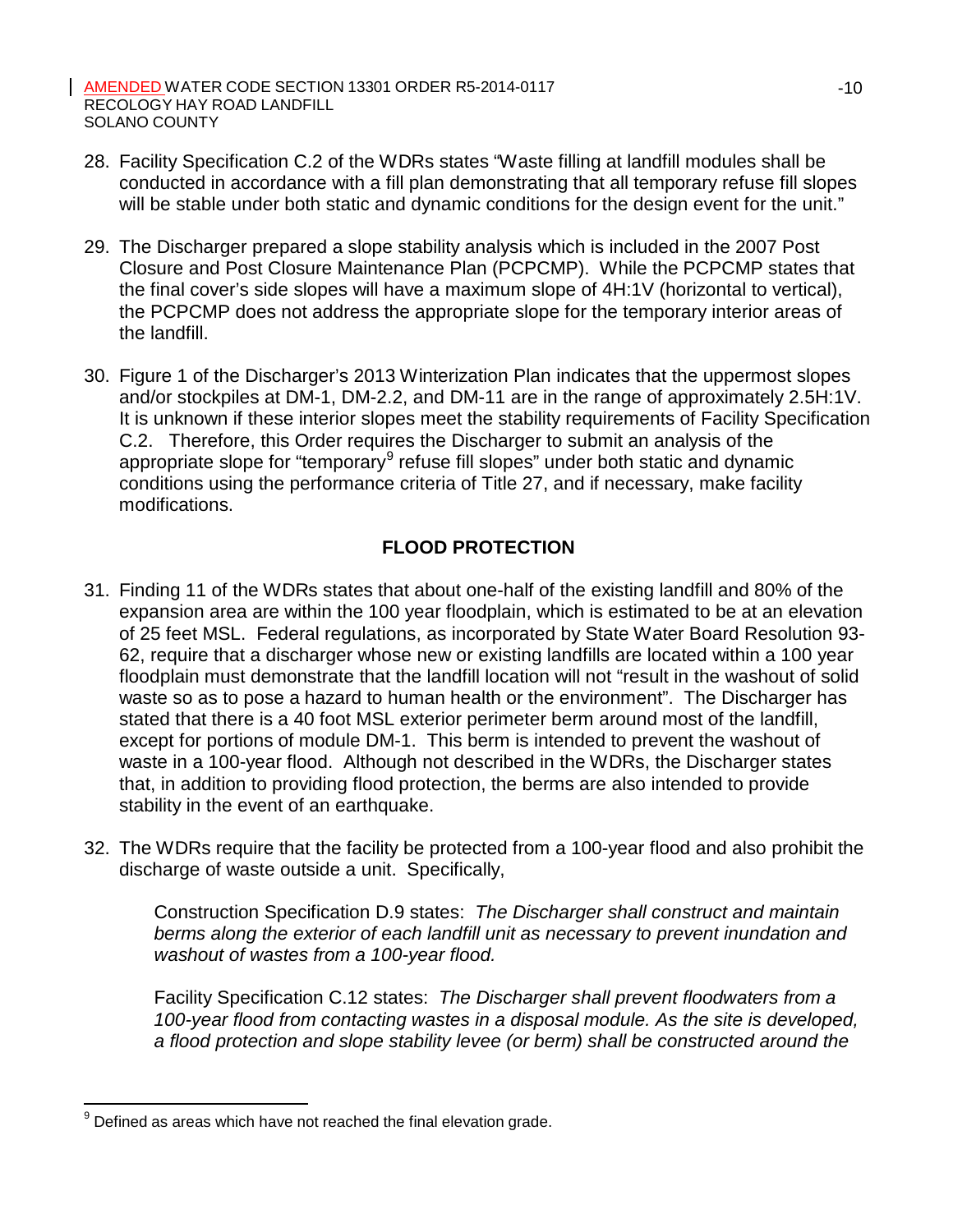*site to at least 40 feet above mean sea level to prevent flood waters from a 100-year flood from entering the site.*

Prohibition A.5 states: "*The discharge of wastes outside of a Unit or portions of a Unit specifically designed for their containment is prohibited.*"

33. Inadequate flood protection creates a threatened discharge of waste during a flood event, in violation of WDR Prohibition A.5. The Discharger's 2013 topographic site plan (i.e., the *Recology Hay Road 2013 Winterization Plan*) indicates that some exterior berms along the north side of the facility may not meet the specification in the WDRs of a berm height of at least 40 feet MSL around the site. In addition, the Discharger has stated<sup>10</sup> that in addition to providing flood protection, the berm "*provides additional stability against global failure of the waste mass (movement along the base liner system)."* However, the Discharger has also stated that the 100-year flood elevation is at about 25 feet, and therefore Facility Specification C.12 should be re-evaluated. Therefore, this Order requires that either the Discharger (a) submit a site drawing which indicates the location, distance, and height of all perimeter berms, and indicates whether the berms meet the requirements of the WDRs, or (b) submit a RWD requesting a change to Facility Specification C.12 and including an engineering evaluation of the height of the berms necessary to provide stability to prevent global failure of the waste mass.

# **REGULATORY CONSIDERATIONS**

- 34. The *Water Quality Control Plan for the Sacramento River and San Joaquin River Basins, Fourth Edition* (hereafter Basin Plan) designates beneficial uses, establishes water quality objectives, contains implementation plans and policies for protecting waters of the basin, and incorporates by reference plans and policies adopted by the State Board. These requirements implement the Basin Plan.
- 35. The site is in the Putah plain, which is drained by natural and man-made watercourses. The nearest surface water is the Alamo Creek A-1 Channel, which is an agricultural drainage canal that flows along the north and east sides of the site. The A-1 Channel drains to Ulatis Creek about three miles southeast of the site, then to Cache Slough and the Sacramento-San Joaquin Delta. As described in the Basin Plan, the designated beneficial uses of the Sacramento-San Joaquin Delta are municipal and domestic supply; agricultural supply, industrial supply, industrial process supply, water contact recreation, non-contact water recreation, warm fresh water habitat, cold freshwater habitat, migration of aquatic organisms, spawning, reproduction, and/or early development, wildlife habitat, and navigation.
- 36. The designated beneficial uses of the underlying groundwater, as specified in the Basin Plan, are domestic, agricultural, and industrial supply.

<sup>&</sup>lt;sup>10</sup> 5 June 2014 Recology comments on draft CAO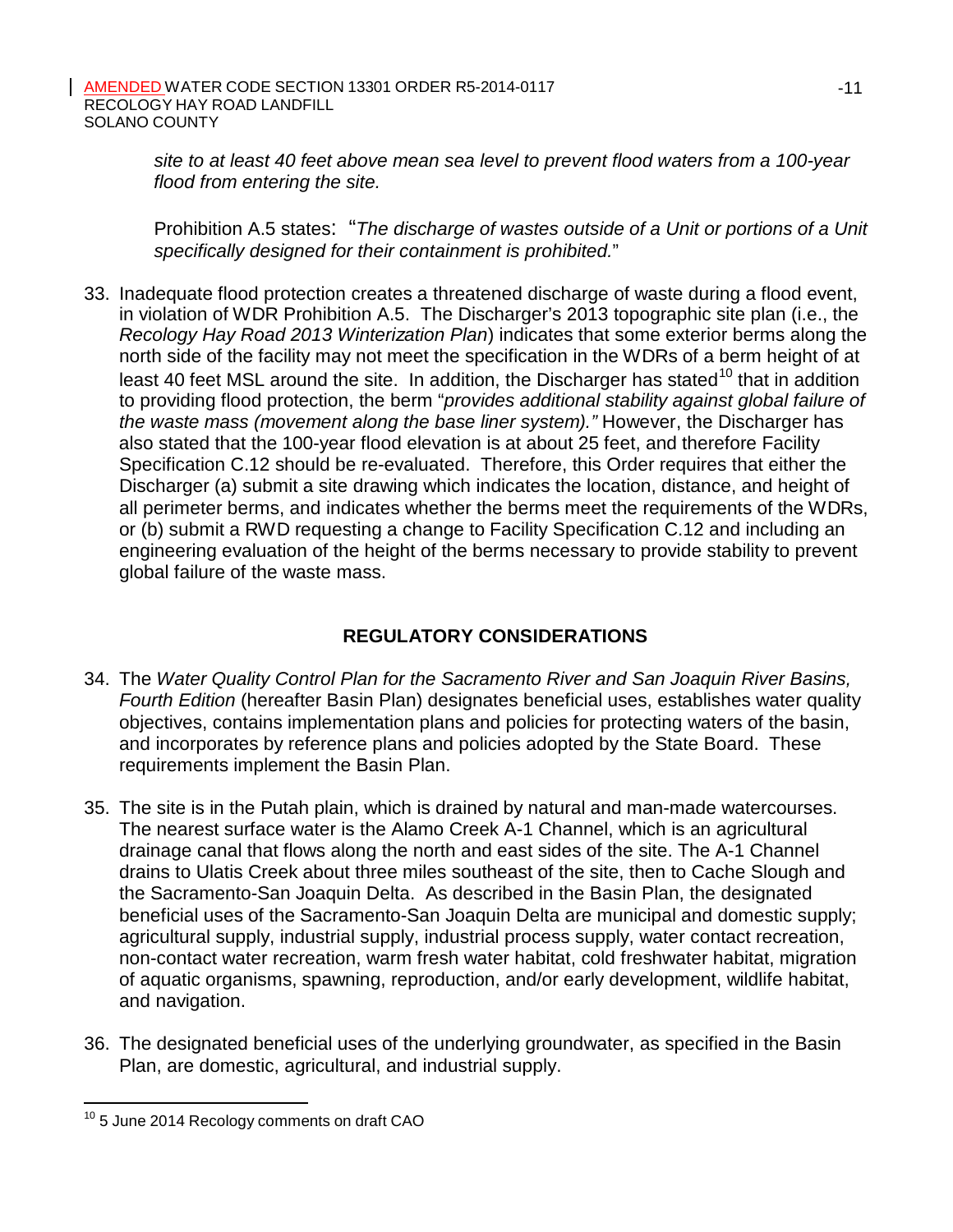37. Water Code section 13301 states in relevant part,

When a regional board finds that a discharge of waste is taking place or threatening to take place in violation of requirements or discharge prohibitions prescribed by the regional board or the state board, the board may issue an order to cease and desist and direct that those persons not complying with the requirements or discharge prohibitions (a) comply forthwith, (b) comply in accordance with a time schedule set by the board, or (c) in the event of a threatened violation, take appropriate remedial or preventative action.

- 38. As a result of the events and activities described in this Order, the Central Valley Water Board finds that a discharge of waste is taking place or threatening to take place in violation of WDRs Order R5-2008-0188. This Order requires the Discharger to take appropriate remedial action and to comply in accordance with the time schedule set forth below.
- 39. Water Code section 13267 subdivision (b)(1) states, in relevant part:

In conducting an investigation specified in subdivision (a), the regional board may require that any person who has discharged, discharges, or is suspected of having discharged or discharging, or who proposes to discharge waste within its region ... shall furnish, under penalty of perjury, technical or monitoring program reports which the regional board requires. The burden, including costs, of these reports shall bear a reasonable relationship to the need for the report and the benefits to be obtained from the reports. In requiring those reports, the regional board shall provide the person with a written explanation with regard to the need for the reports, and shall identify the evidence that supports requiring that person to provide the reports.

- 40. The technical reports required by this Order are necessary to ensure compliance with this Order and WDRs Order R5-2008-0188, and to ensure the protection of water quality. Recology Hay Road owns and operates the facility that discharges waste subject to this Order and WDRs Order R5-2008-0188.
- 41. The issuance of this Order is being taken for the protection of the environment and as such is exempt from provisions of the California Environmental Quality Act (Pub. Resources Code, § 21000 et seq.) pursuant to California Code of Regulations, title 14, sections 15061 subdivision (b)(3), 15306, 15307, 15308, and 15321subdivision (a)(2).
- 42. On 9 October 2014, in Rancho Cordova, California, after due notice to the Discharger and all other affected persons, the Central Valley Water Board conducted a public hearing at which evidence was received to consider an Order under Water Code section 13301 to establish a time schedule to achieve compliance with waste discharge requirements.

**IT IS HEREBY ORDERED** that, pursuant to Water Code sections 13301 and 13267, Recology Hay Road shall implement the following measures necessary in order to comply with WDRs Order R5-2008-0188.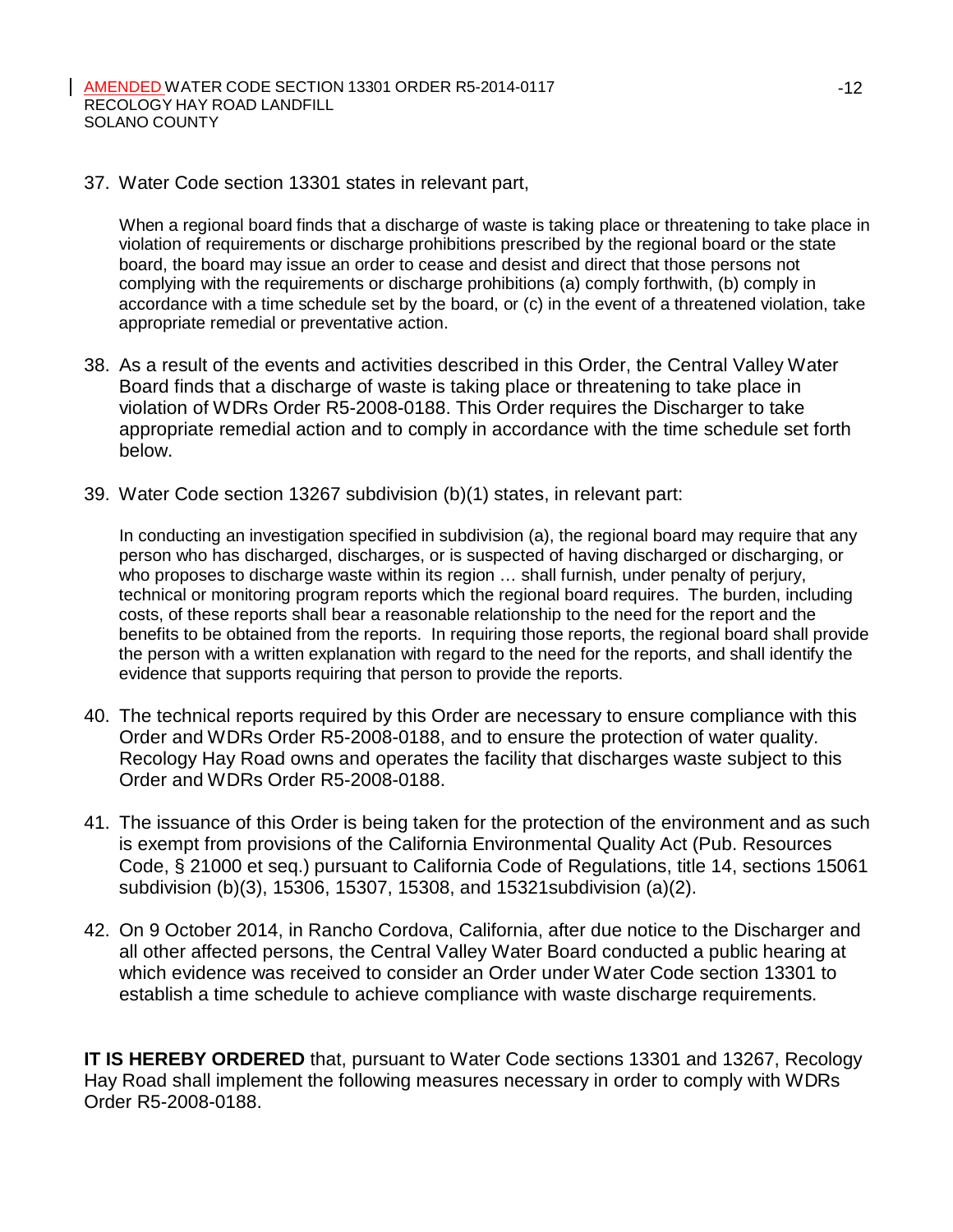This Order requires the submittal of technical reports. These technical reports shall contain the information and decisions required by the following paragraphs. If a report is submitted without the required information or decision, then the Discharger is in violation of this Order and subject to additional enforcement action.

## Compost Area

- 1. **By 1 November 2014**, the Discharger shall submit a *Compost Area Stormwater Modification* technical report documenting that it has made facility modifications such that (a) compost area stormwater and leachate are only discharged to lined ditches, the lowflow pond, and the high-flow pond, and (b) that compost area stormwater and leachate does not flow into the green waste pond. The report shall describe the modifications that have made and include diagrams and maps indicating flow directions.
- 2. **By 1 December 2014**, the Discharger shall submit either:
	- (a) a *Compost Ponds ReConfiguration* technical report documenting that it has made facility modifications such that leachate is stored in the low flow pond and stormwater is stored in the high flow pond as described in Finding 88 of the WDRs, or
	- (b) a statement that it intends to submit a Report of Waste Discharge (RWD) by **1 February 2015**, with the contents as described in Item No. 3, below. For the interim period until the WDRs are revised, the Discharger shall not allow the wastewater in either pond to overflow into surface waters. In addition, the Discharger shall submit a technical report describing how it will inspect and manage the ponds in the interim period to prevent overflows (e.g. enhanced evaporation, transport to a POTW, use as compost conditioning, etc.).
- 3. **If the Discharger does not submit the** *Compost Ponds Reconfiguration Report***,** then by **1 February 2015**, the Discharger shall submit a RWD requesting that the WDRs be revised to such that the two compost ponds may be operated in a manner other than as described in the WDRs. The RWD shall be submitted after consultation with Central Valley Water Board Permitting staff, in order to determine the supporting data which must be submitted. If the WDRs are not revised by 15 February**24 June 2016**, then the Discharger must make facility modifications such that it complies with Finding 88 no later than **1** April **July 2016**.
- 4. **By 1 February 2015,** the Discharger shall submit either:
	- (a) a *Food Waste In-Vessel Composting* technical report documenting the facility modifications that have been made such that all food waste composting is conducted in an in-vessel manner, as required by Discharge Specification B.27 of the WDR, or
	- (b) after consultation with the Central Valley Water Board's Permitting Unit, the Discharger may submit a RWD requesting that the WDRs be revised in order to allow that food waste composting take place outside of vessels. The RWD must show how non-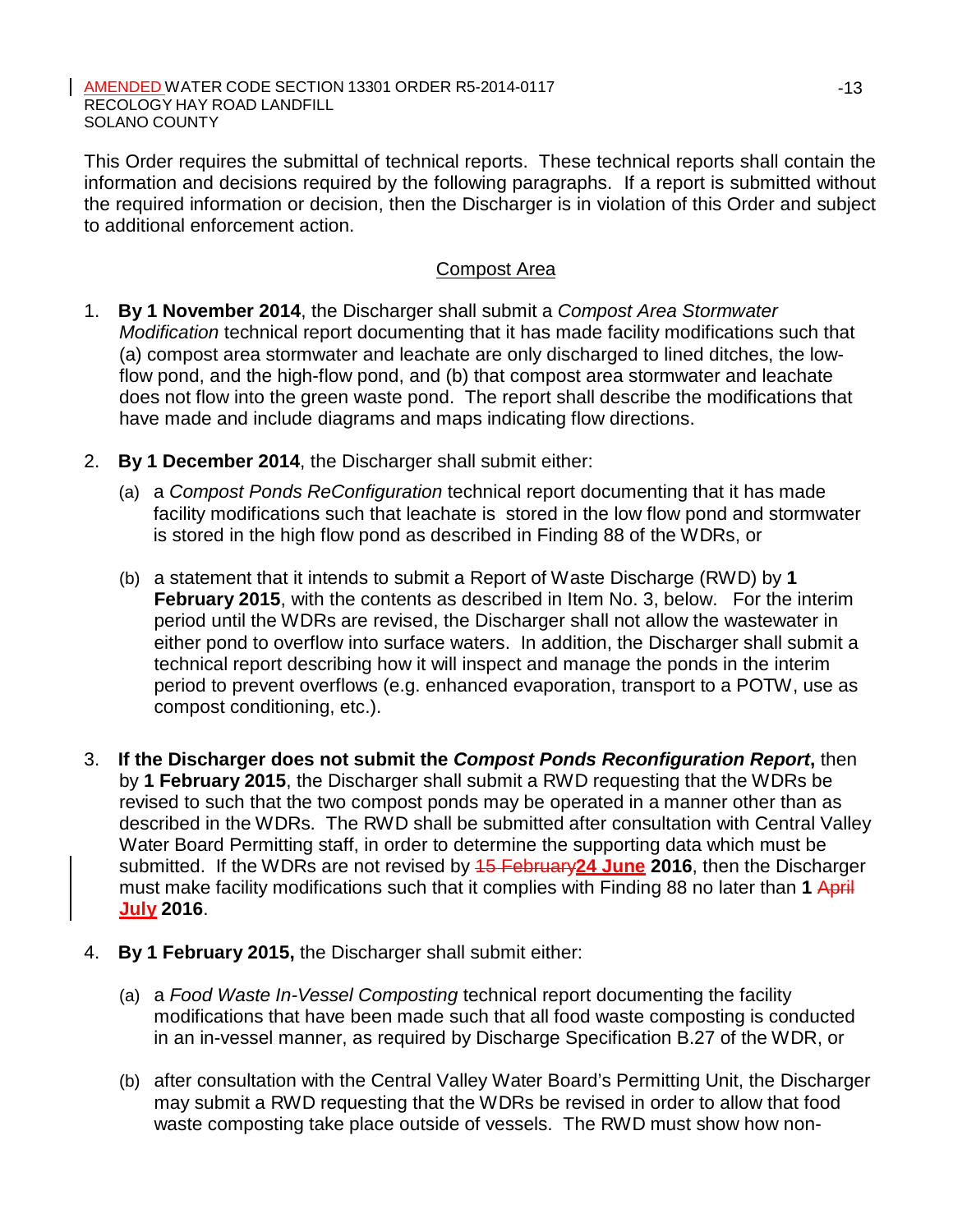> vessel composting will be protective of water quality and prevent nuisance conditions. If the WDRs are not revised by 15 February**24 June 2016**, then by **1** April **July 2016**, the Discharger must comply with Discharge Specification B.27.

- 5. **By 1After 18 February 20152016**, the Discharger may only use compost leachate as dust control or for moisture conditioning within the 22-acre impervious (concrete, asphalt, or similar) working pad of the compost area. shall submit either:
	- (a) a *Compost Leachate Dust Control* technical report documenting that leachate from the compost ponds are no longer used for dust control on the landfill, or
	- (b)(a) After consultation with the Central Valley Water Board's Permitting Unit, the Discharger may submit a RWD requesting that Discharge Specification B.13 of the WDRs be revised in order to specifically allow the use of compost leachate as dustcontrol. The RWD must describe how the leachate will be applied in a manner that protects water quality. If the WDRs are not revised by 15 February 2016, then the Discharger may not use compost leachate as dust control.

6. If the Discharger chooses option 5(b), then prior to 15 February 2016 , the Discharger may use compost leachate for dust control if it is done in a manner<sup>11</sup> that does not cause instability of the waste, does not cause leachate seeps, does not generate additional landfill gas that is not captured by the active landfill gas extraction system, does not cause contaminants to enter surface water, does not cause leachate volumes to exceed the maximum capacity of the LCRS, and does not cause the LCRS to be operated in violation of Construction Specification D.4 of the WDRs. In addition, the Discharger shall maintain a log describing the use of compost leachate as dust control. The log shall include date, volume used as dust control, source of water (i.e., which pond), and location of use. The log shall be submitted with the semiannual monitoring reports.

# Separation Between Waste and Groundwater

6. **Beginning with the fourth quarter 2014**; for all units listed in Finding 20, the Discharger shall report separation between waste or leachate and groundwater according to Discharge Specification D.2, Finding 64, and Finding 65 to units of 0.1 feet, and if desired, the Discharger may also include what it believes, in its professional opinion, is the margin of error for that measurement. The Discharger shall also clearly report the elevation and rationale it is using to define the location used for determining groundwater separation from waste or leachate. The information described above shall be continuously monitoredcontinue to be measured quarterly and reported in the semi-annualstand-alone quarterly monitoring reports. Quarterly monitoring reports are due the first day of the second month after the quarter ends (i.e., by 1 May, 1 July, 1 November, and 1 February).

 $4$ -From Discharge Specification B.13 of the WDRs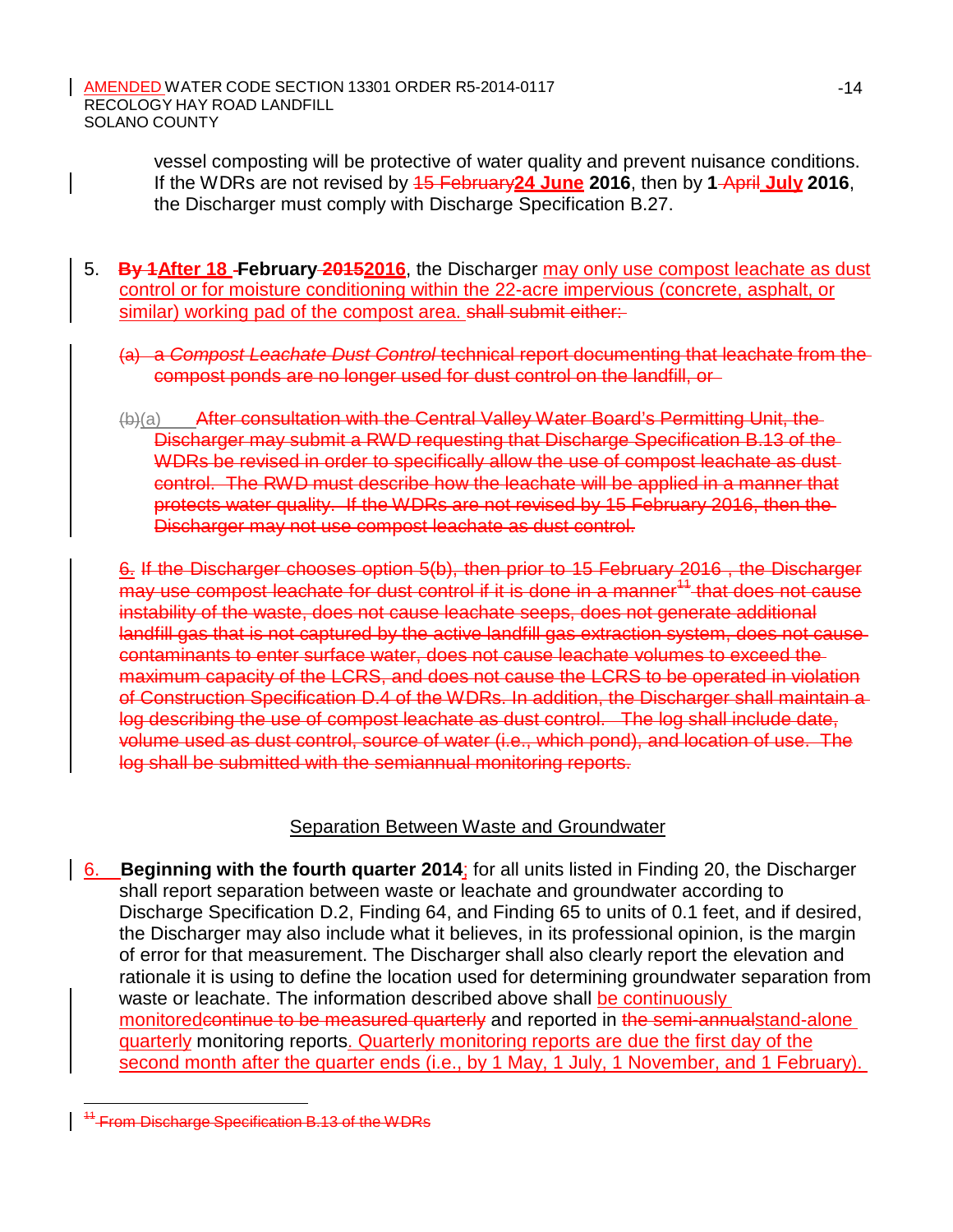The same information for all other units shall be continuously monitored and reported in the semiannual reports required by the MRP.

(a) **For DM-1: for Third Quarter 2016 and thereafter.** Separation between waste and groundwater shall be reported from transducers installed in six new piezometers (PZ-S1, VWT-B1, VWT-B7, VWT-B10, VWT-B13, and a sixth piezometer to be installed no later than **15 September 2016)**. The data from the piezometers shall be presented in an Excel format table using the NGVD 29 datum, along with the actual calculations used for determining separation. The data shall also be presented on a potentiometric surface map overlying the bottom waste elevation in DM-1. Only piezometers identified in this Order shall be used for determining compliance, unless the Regional Board requires or agrees to additional data points. The Discharger shall clearly identify the duration of time that groundwater separation was not achieved and maintained during the quarter.

In addition, the volume of groundwater discharged from the French drain shall be reported in gallons per minute. To assure water quality is protected, the Discharger shall monitor the French drain quarterly and include the results in the report. The analytes shall include those required in the WDRs for detection groundwater monitoring wells. If any analyte exceeds the water quality protection standard in the WDRs, then the Discharger shall immediately follow the protocol for notification of the Regional Board outlined in the Standard Provisions of the WDRs.

- (b) **For DM-3.3: for Third Quarter 2016 and thereafter.** Separation between waste and groundwater shall be reported from a transducer installed in the new piezometer installed adjacent to Pan Lysimeter 3.3 and screened from 16 to 21 ft NGVD 29. Only piezometers identified in this Order shall be used for determining compliance, unless Regional Board requires or agrees to additional data points. The data from the piezometer shall be presented in an Excel format table (using the NGVD 29 datum), along with the actual calculations used for determining separation. The data shall also be presented on a potentiometric surface map overlying the bottom waste elevation of DM-3.3.
- 6.7. By **15 December 2014**, the Discharger shall submit Construction Quality Assurance (CQA) reports with stamped surveyor's as-built drawings showing the bottom elevation of the units as constructed and the bottom elevation of the wastes or leachate for all units identified in the text of Finding  $20^{12}$ . The Discharger shall refine and verify the elevation measurements and data in Finding 20 in order to accurately determine the final elevation of

 $12$  The Discharger contends that a CQA report (stamped or unstamped) does not exist for subgrade construction of DM-2.1 Phase 1 and 2, that a CQA report (stamped or unstamped) does not exist for the low permeability clay for DM-2.1 Phase 1, and that an unstamped CQA report only exists for the low permeability clay for DM-2.1 Phase 2. The Discharger shall provide an explanation as to the unavailability of the CQA reports and further specify its solution to determine the elevation measurements at DM 2.1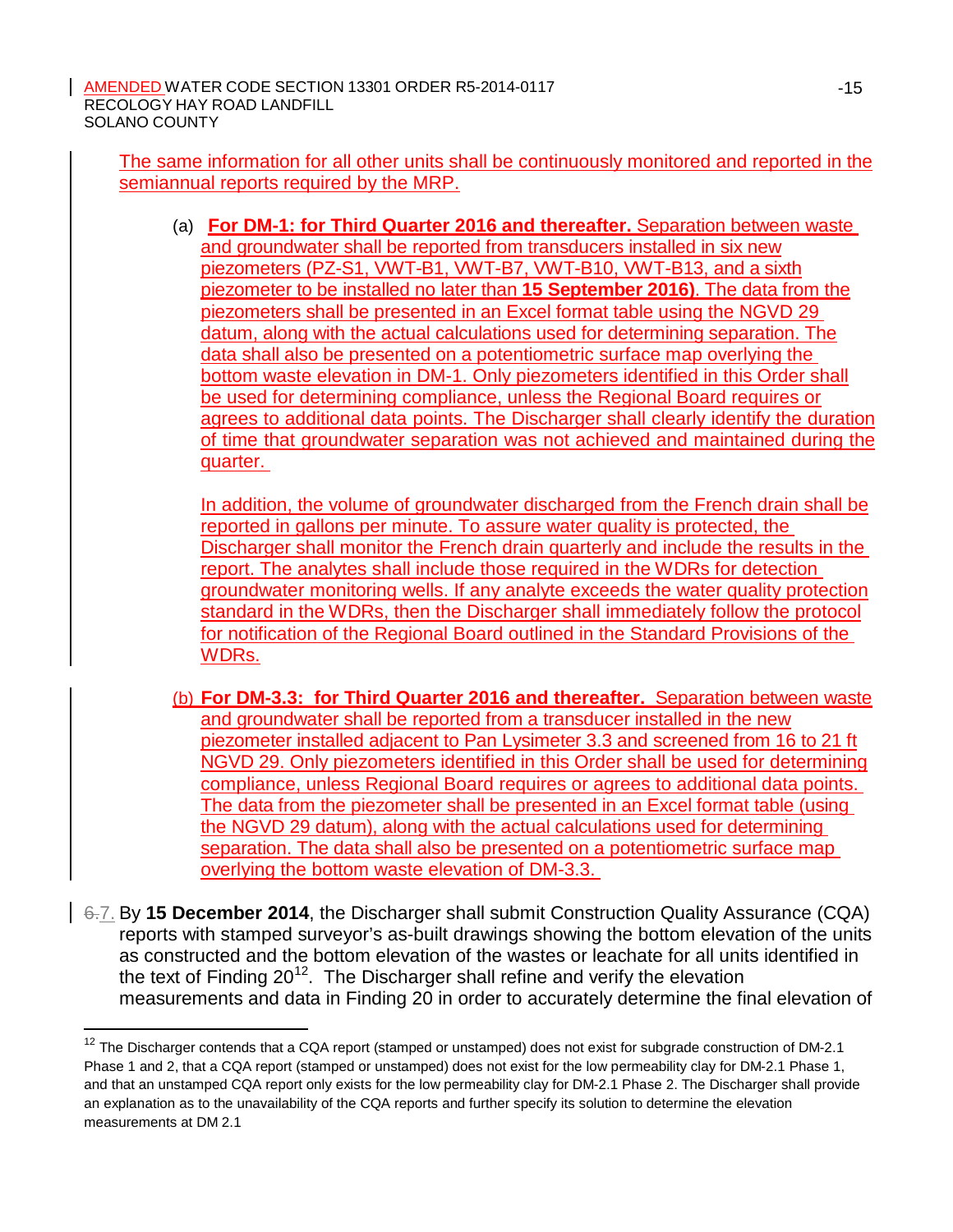these units and the elevations of the LCRS sumps and LDS sumps.

7.8. By **15 January 2015,** the Discharger shall submit a *Groundwater Separation Delineation Workplan* describing the methods it will use to determine the separation, or lack thereof, between waste and groundwater (a) throughout unit DM-1 and (b) unit DM-3.3. Drawing 2.a of the 2007 JTD shall be used as the reference elevation for waste in unit DM-1, unless the Discharger proposes to conduct additional data review or field investigations to determine the waste elevations. For unit DM-3.3, though the Parties disagree over the reference elevation as the bottom of the leak detection layer 60-mil HDPE membrane, the Discharger has agreed as part of the Workplan to further evaluate the historical groundwater separation beneath unit DM 3.3 and whether additional separation is needed. The methods selected shall be sufficient to determine the lateral and vertical extent of groundwater which is less than the required separation between waste and groundwater (5' for DM-1 and 2.5' for DM-3.3), with a consideration of seasonal and yearly variations.

Beginning **15 April 2015 and quarterly thereafter (15 July, 15 October, 15 January, and 15 April)** the Discharger shall submit *Groundwater Separation Quarterly Updates* describing the work it has accomplished to implement the *Groundwater Separation Delineation Workplan,* prepare the EFS, and implement the EFS. Beginning with the **15 July 2016 report**, the Discharger shall include the results of the monitoring to show the effectiveness of the corrective action.

- 8.9. By **15 November 2015**, the Discharger shall submit an *Engineering Feasibility Study (EFS)*. The new EFS may reference the 1996 EFS that was prepared to address groundwater separation at DM-1, shall incorporate data collected since the 1996 EFS was submitted, as well as the information developed from the *Delineation Workplan* and shall evaluate alternatives to achieve compliance in unit DM-1 and maintain or increase groundwater separation in DM-3.3. The EFS shall identify the selected alternative, propose methods to monitor effectiveness of the corrective action, and propose a schedule for compliance.
- 9.10. By **1 April15 July 2016,** the Discharger shall complete installation of their proposed remedial actions, as described in the *Engineering Feasibility Study*, submitted to comply with Item 10 of this Order. For DM-1, the Discharger has proposed to install a French drain along the northern boundary of the unlined unit to maintain 5-feet of separation between the first encountered groundwater and the base of the waste. To maintain this separation, groundwater may not rise above 0.0 feet mean sea level. To address separation of groundwater beneath DM 3.3, the Discharger has proposed to lower the outlet in the "Bird Sanctuary" to comply with the separation elevation required in the WDRs.
- 10.11. By **31 July 2016,** the Discharger shall submit water quality testing results from the water to be discharged to the Borrow Pit from the French Drain. The analytes shall include those in the WDRs for detection groundwater monitoring wells. If the water contained in the French drain, prior to discharge, violates any of the established concentration limits for naturally occurring constituents, or if VOCs are detected, then the water contained in the drain may not be discharged to the Borrow Pit and alternate means of managing the water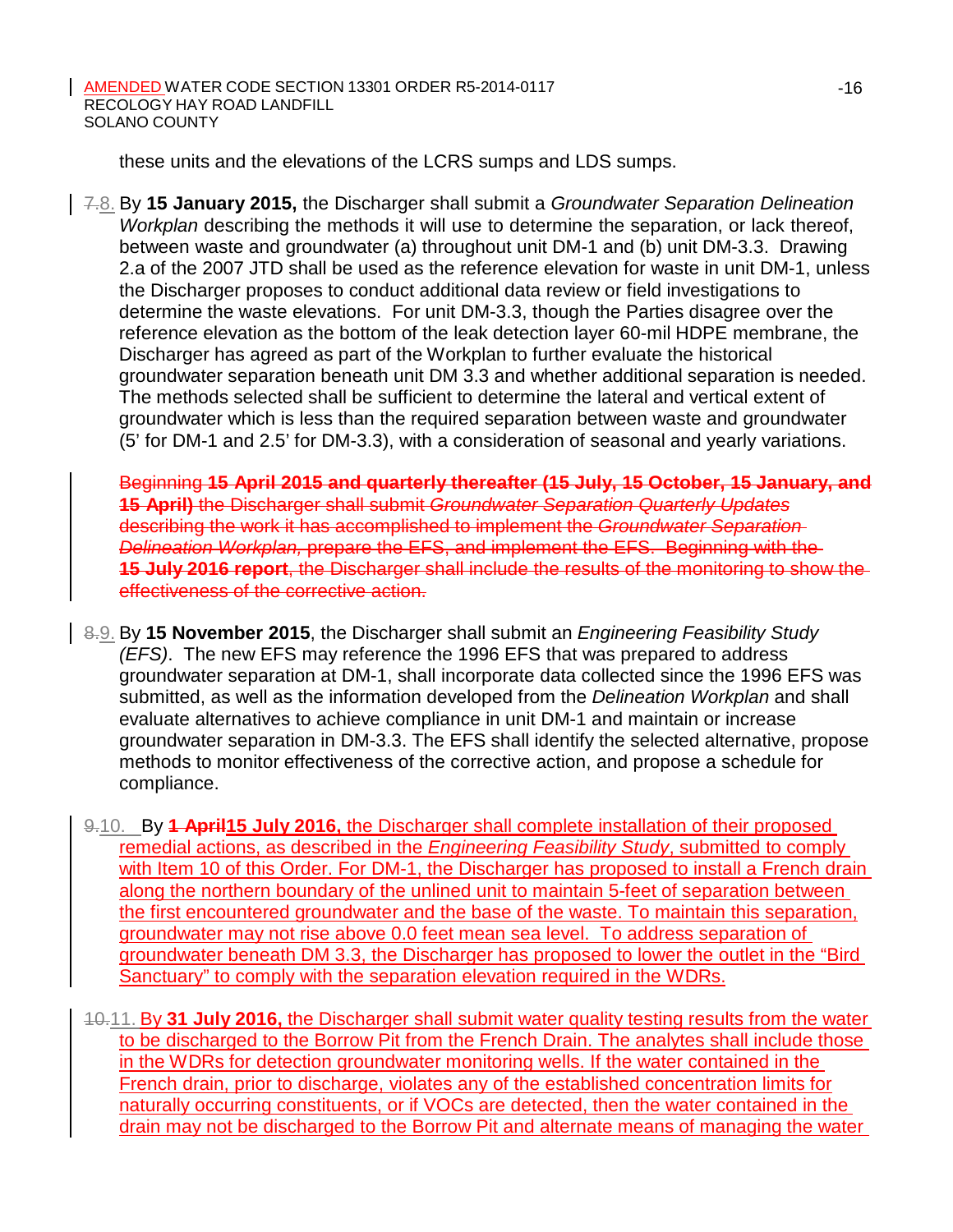must be in place, prior to any discharge from the French drain. These alternate methods may include hauling off to an approved facility, installation of above ground tanks, or application for a discharge permit from the Regional Board.

- 11.12. By **15 July October 2016**, the Discharger shall submit a *Groundwater Separation*  **Implementation Report documenting that all studies and engineering designs have the** Discharger has completed, and installation of the remedial actions for DM-1 and DM-3.3. Specifically, the report shall demonstrate, under the signature of a Professional Engineer, and supported with design figures, as built drawings, surveyed elevations, boring logs, and daily reports that: it has begun the field work necessary to implement the selectedalternative to achieve compliance with the groundwater separation requirements.
	- (a) **DM-1:** The French drain along on the northern boundary of DM-1 has been installed and is operational. The monitoring network (6 piezometers and transducers) and French Drain flow meter(s) have successfully been installed, surveyed, calibrated and are operational. The report shall document that all landfill waste, impacted soil and leachate intersected during the installation of the French drain was excavated, removed, or pumped and disposed of in a permitted waste management unit or wastewater treatment facility. The final construction report must also include an Operations and Maintenance (O&M) Manual which outlines the practices that will be in place to optimize the performance of this trench and the corrective action measures that will be immediately implemented if groundwater rises above 0.0 feet mean sea level (i.e., within 5 feet of waste) beneath DM-1.
	- (b) **DM3.3:** The lowering of the outfall for the "Bird Sanctuary" has been completed and the piezometer adjacent to DM 3.3 has been installed. The monitoring network (piezometers and transducer) and outfall have successfully been installed, surveyed, calibrated and are operational. The final construction report must also include an O&M Manual which outlines the practices that will be in place to maintain the "Bird Sanctuary" so that water does not back up in the pond. The O&M Manual shall specify the corrective action measures that will be immediately implemented if groundwater rises to less than 2.5' of separation beneath DM-3.3, as required in the current WDRs (or if future WDRs require a different separation, then that value).
- 12.13. As of **1 August 2016**, the Discharger must operate and maintain the French Drain and Bird Sanctuary in a way that continuously maintains the separation of waste to groundwater in all units as defined in the WDRs except the north eastern corner of DM-1. No later than 1 February 2017 the separation of waste to first encountered groundwater in the north eastern corner of DM-1 shall be at least 5 feet. At any time, if separation of groundwater to waste is less than required, the Discharger shall immediately notify Board staff and shall immediately undertake the corrective actions specified in the Groundwater Separation Implementation Report. The operation of these remedial actions should not impact any beneficial uses of groundwater identified in the WDRs.

Runoff and Drainage Controls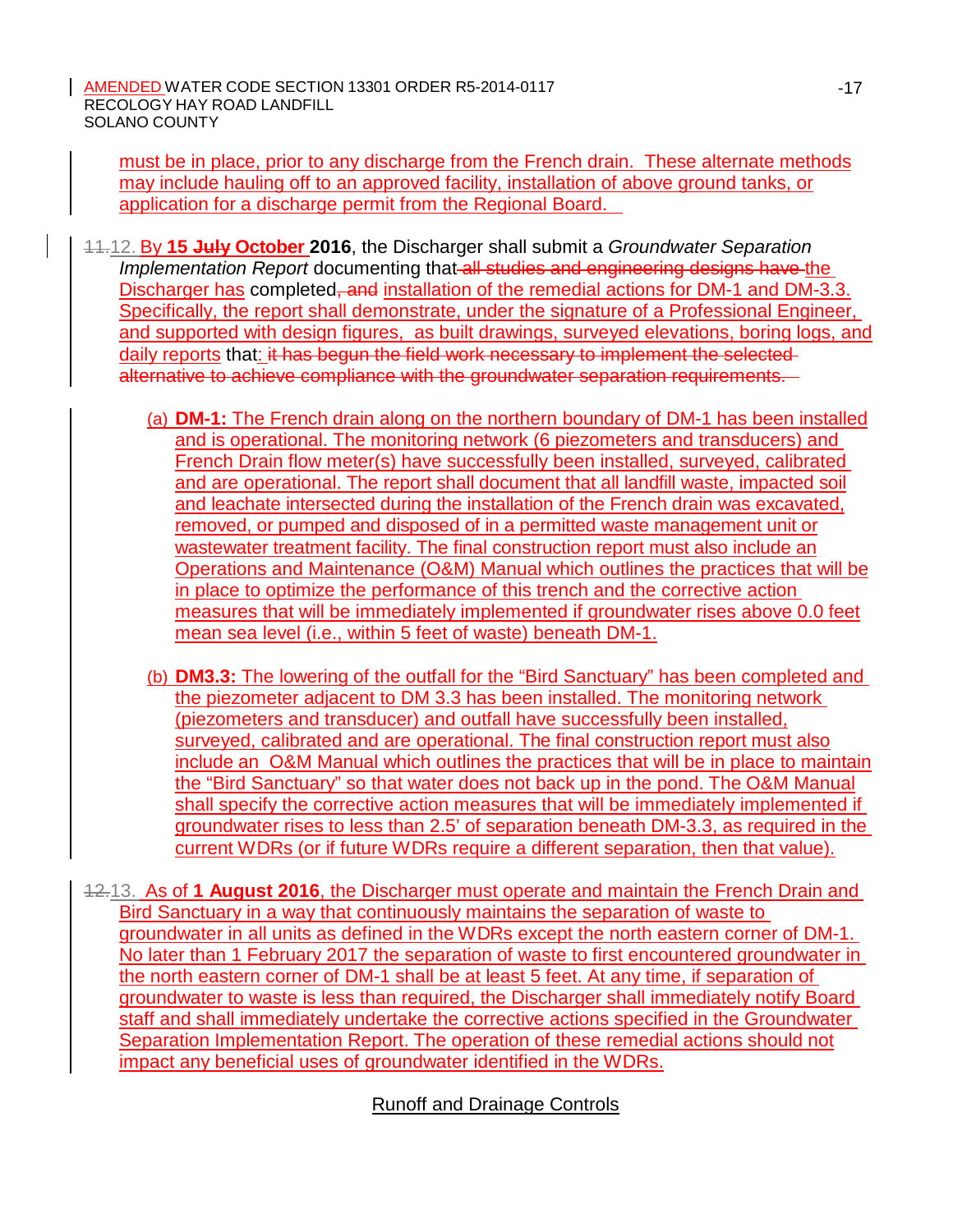13.14. By **15 March 2015**, the Discharger shall submit a *Runoff and Drainage Controls*  technical report which evaluates whether the current controls for the Class II units comply with Specification C.10 of the WDRs (i.e., 1000 year, 24 hour precipitation), and whether the current controls for the Class III units comply with section 20365 of Title 27 (i.e., 100 year, 24 hour precipitation). In particular, the report shall evaluate the collection aprons, berms and runoff channels that direct the runoff into the downspouts. This evaluation must provide a justification for the location, spacing and length of each downspout, as well as evaluate the termination point of the downspout and whether it is located in such a manner that ponding and runoff is immediately drained away from each unit. If these conditions are not met, then the report shall also include a workplan and proposed schedule to return to compliance.

## Temporary Fill Slope Stability

14.15. **By 15 March 2015**, the Discharger shall submit a *Temporary Fill Slope Stability*  technical report containing an analysis of the appropriate slope for "temporary<sup>13</sup> refuse fill slopes" under both static and dynamic conditions using the performance criteria of Title 27 Section 2170(f)(5). The report shall show whether or not the temporary refuse fill slopes comply with Facility Specification C.2 and shall contain a map showing the existing slope (H:V) for all temporary fill areas. If the evaluation shows that the current slopes do not meet criteria of Facility Specification C.2, then the Discharger shall include a workplan and proposed timeline to make facility modifications.

# Flood Protection

15.16. **By 1 February 2015**, the Discharger shall either submit (a) a *Flood Protection* technical report containing a site drawing which indicates the location, distance, and height of all perimeter berms, and description of whether the berms comply with WDR Specifications C.12 and D.9, and if not, a workplan and proposed timeline to return to compliance, or (b) a RWD requesting a change to the flood control requirements of Specifications C.12 and D.9, which includes an engineering evaluation of the height of the berms necessary to provide stability to prevent global failure of the waste mass.

# **Other Requirements**

- 17. Extraction well G.22 shall not be removed, nor shall groundwater extraction cease, unless the Discharger has received approval from Water Board staff.
- 16.18. All data, technical reports and plans, and monitoring reports prepared by the Discharger after the date of this Order shall be uploaded to the State Water Resources Control Board's web-based Geotracker database system (http://geotracker.waterboards.ca.gov), in compliance with the requirements of Title 23 Section 3890 et seq. This includes uploading

 $13$  Defined as areas which have not reached the final elevation grade.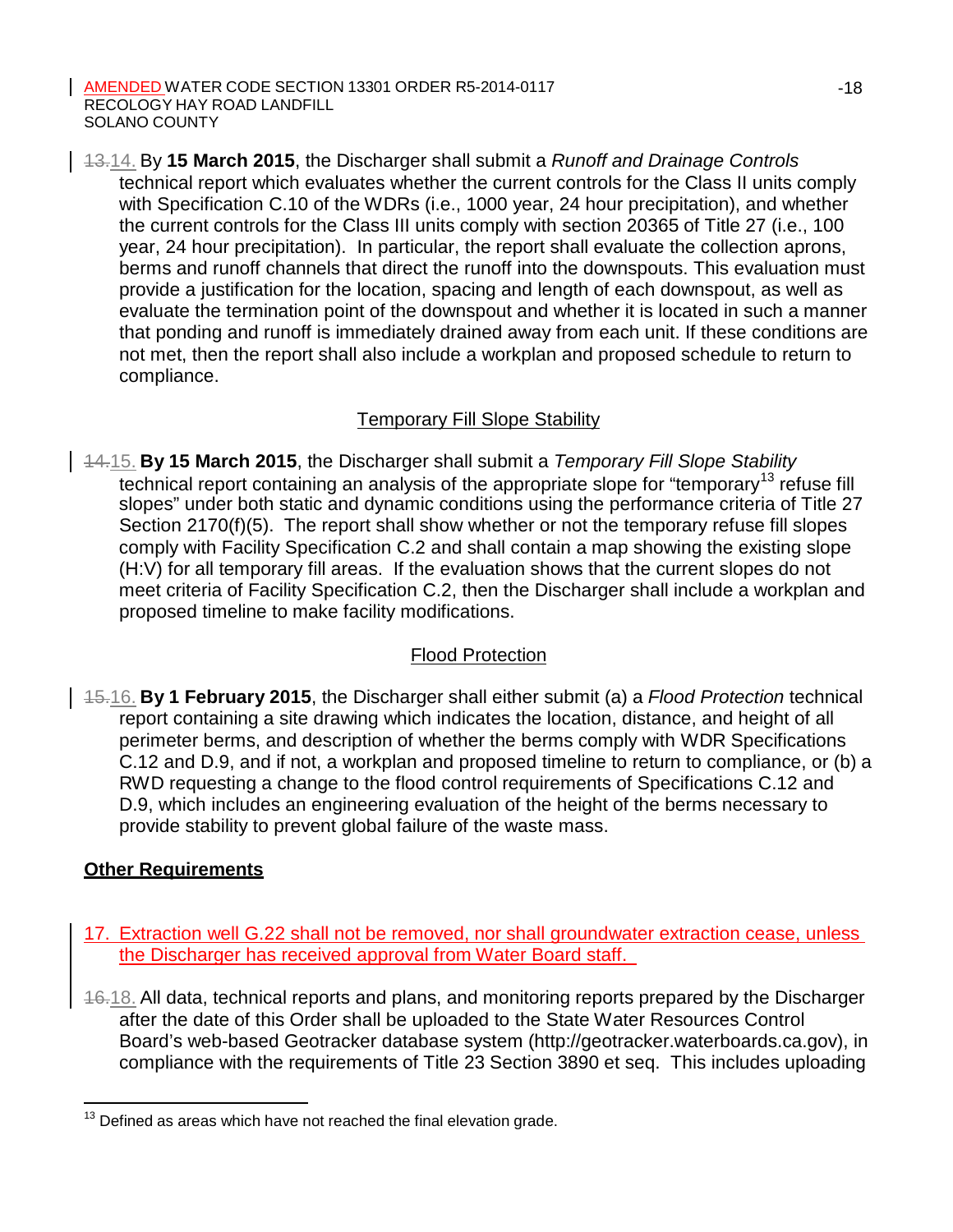all reports, plans, and data required under this Order and under any Order or permit issued by the State Water Quality Control Board.

- 17.19. As required by the California Business and Professions Code sections 6735, 7835, and 7835.1, all reports shall be prepared by, or under the supervision of, a California Registered Engineer or Professional Geologist and signed by the registered professional. Each technical report submitted by the Discharger shall contain the professional's signature and/or stamp of the seal.
- $148.20$ . As required by Provision G.6a, G.6d, and G.6e of WDRs Order R5-2008-0118, all reports and transmittal letters shall be signed by either a principal executive officer of the corporation with at least the level of senior vice-president or a duly authorized representative in accordance with Provision G.6d of the WDRs, and any person signing a document submitted to comply with this Order shall make the following certification:

*I certify under penalty of law that I have personally examined and am familiar with the information submitted in this document and all attachments and that, based on my knowledge and on my inquiry of those individuals immediately responsible for obtaining the information, I believe that the information is true, accurate, and complete. I am aware that there are significant penalties for submitting false information, including the possibility of fine and imprisonment.*

If, in the opinion of the Executive Officer, the Discharger fails to comply with the provisions of this Order, the Executive Officer may refer this matter to the Attorney General for judicial enforcement or may issue a complaint for administrative civil liability.

Failure to comply with this Order or with the WDRs may result in the assessment of Administrative Civil Liability of up to \$10,000 per violation, per day, depending on the violation, pursuant to the Water Code, including sections 13268, 13350 and 13385. The Central Valley Water Board reserves its right to take any enforcement actions authorized by law.

Any person aggrieved by this action of the Central Valley Water Board may petition the State Water Board to review the action in accordance with Water Code section 13320 and California Code of Regulations, title 23, sections 2050 and following. The State Water Board must receive the petition by 5:00 p.m., 30 days after the date of this Order, except that if the thirtieth day following the date of this Order falls on a Saturday, Sunday, or state holiday, the petition must be received by the State Water Board by 5:00 p.m. on the next business day. Copies of the law and regulations applicable to filing petitions may be found on the Internet at[:](http://www.waterboards.ca.gov/public_notices/petitions/water_quality) [http://www.waterboards.ca.gov/public\\_notices/petitions/water\\_quality](http://www.waterboards.ca.gov/public_notices/petitions/water_quality) or will be provided upon request.